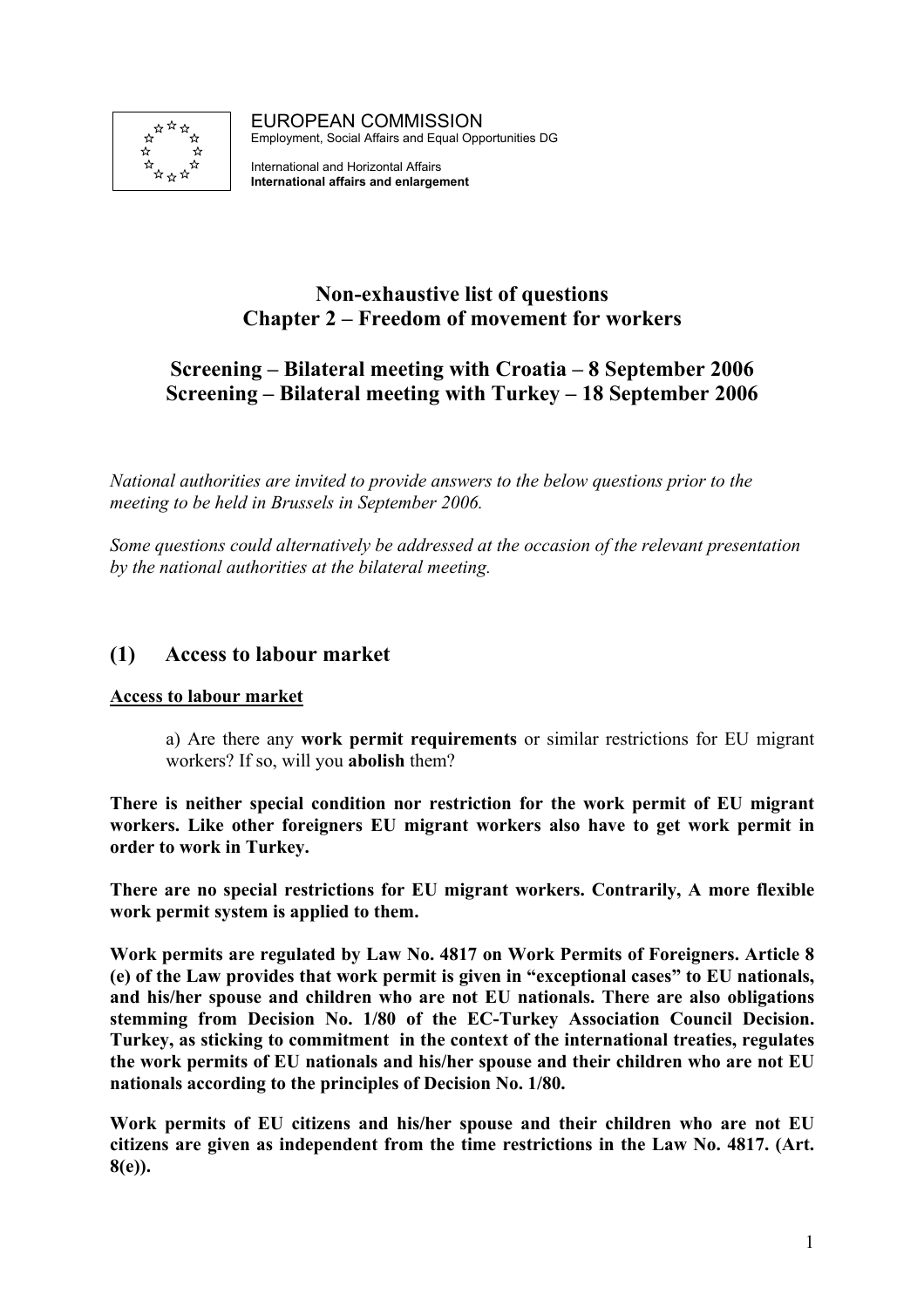**Above mentioned, time restrictions are not available for EU nationals. This provides a right beyond the clauses in the articles 6 and 7 of Association Council Decision. In fact, Article 50 of Implementing Regulation on Work Permits of Foreigners of Law No. 4817 preserved the more favorable articles 6 and 7, in terms of access of these foreigners to labour market, as connected with the article 11 of the Decision.** 

**In this context;** 

**1- While giving work permit for a definite period,** 

**An EU citizen worker who accessed to the regular labour market of Turkey;** 

- ¾ **After having 1 year of legal employment can renew its work permit to work with the same employer if there is a job vacancy.**
- ¾ **After having 3 years of legal employment have right to apply for job vacancies in the same occupation and to the employer who is chosen by worker himself/herself or other occupation which is recorded in the employment offices.**
- ¾ **After having 4 years of legal employment, he/ she has right to be hired in any job which is chosen by worker himself/herself.**

**With the condition of residing in Turkey at least 5 years legally and uninterruptedly, work permit for a definite period can be given to spouses and children, worker has to take care of the foreign worker who comes to Turkey to work and bring them with himself/herself or afterwards.** 

**2- Indefinite Work Permit:** 

**At least 8 years of legally and uninterruptedly residence in Turkey or 6 years in total legal working conditions for getting the indefinite work permit is not applicable to EU nationals.** 

**3- Work Permit for Self Employed:** 

**At least 5 years of legally and uninterruptedly residence condition for getting work permit for self-employed is not applicable to EU nationals.** 

**Turkey will fully allign its national legislation with the EU legislation as the accession process is accomplished. Implementation process will begin simultaneously on the basis of reciprocity principle.** 

b) How will Croatia and Turkey be able to guarantee that there will be no discrimination on grounds of **nationality (direct or indirect) against migrant workers** in employment, pay and working conditions?

**In Turkey, there is no discriminatiory practice based on nationality neither in implementation nor legislation against migrant workers in terms of hiring, wages , working conditions** 

**Article 48 of Turkish Constitution provides that "All individuals are equal without any discrimination before the law, irrespective of language, race, colour, sex, political**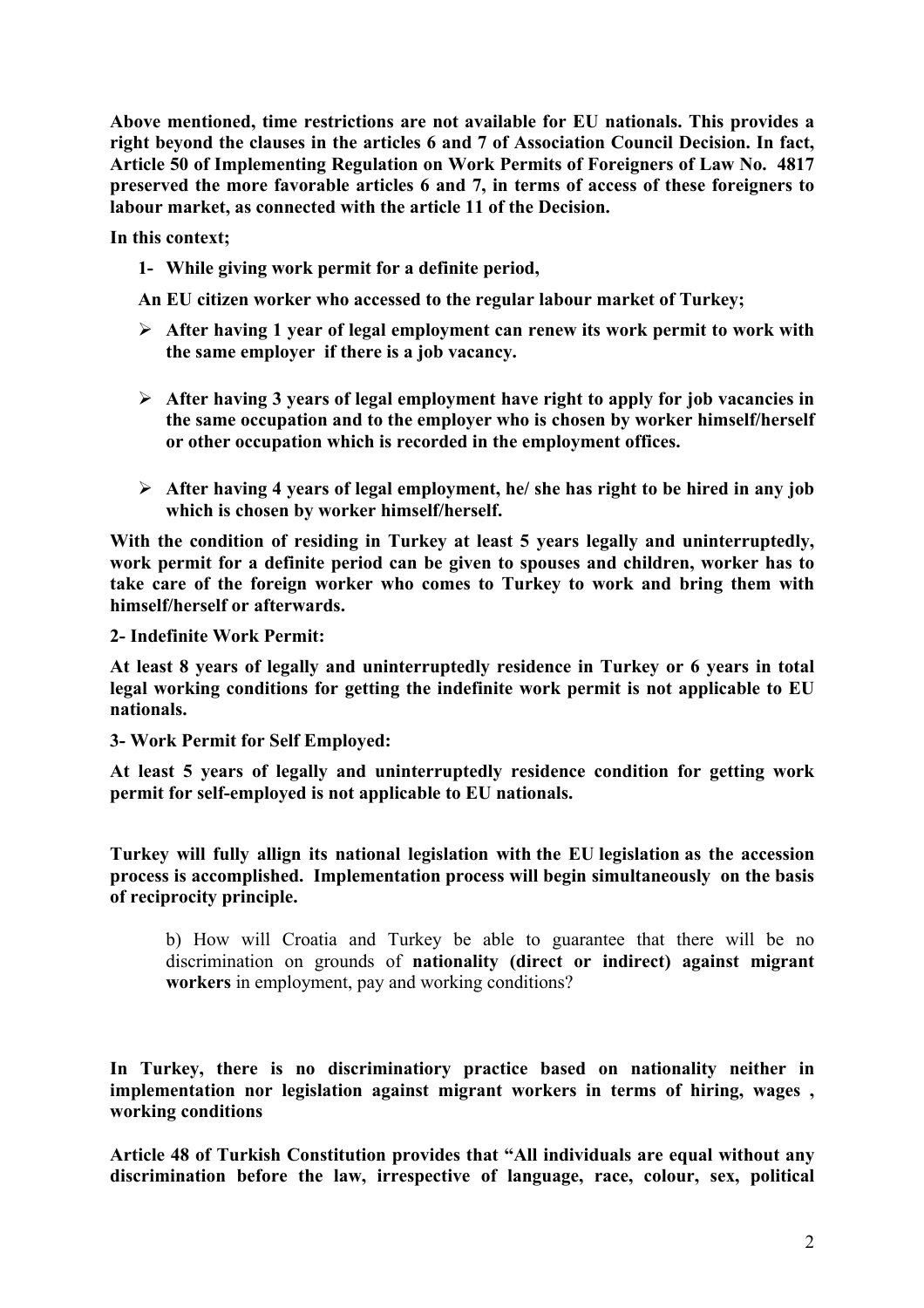**opinion, philosophical belief, religion and sect, or any such considerations. Men and women have equal rights and the State is responsible to implement these rights. No privilege shall be granted to any individual, family, group or class. State organs and administrative authorities shall act in compliance with the principle of equality before the law in all their proceedings."** 

**However, the Article 16 of the Constitution provides that "fundamental rights and freedoms can be restricted for foreigners by Law in accordance with international law. As a matter of fact, in the last article of our Constitution it is stated that; "International agreements duly put into effect bear the force of law. No appeal to the Constitutional Court shall be made with regard to these agreements, on the grounds that they are unconstitutional. In case of contradiction between international agreements regarding basic rights and freedoms approved through proper procedure and domestic laws, due to different provisions on the same issue, the provisions of international agreements shall be considered." In this way, it becomes impossible to see discriminatory clauses in the national legislation.** 

**Following international agreements are also ratified by Turkey;** 

**United Nations Conventions;** 

- − **UN International Convention on the Protection of the Rights of All Migrant Workers and Members of Their Families (entry into force: 1 January 2005)**
- − **International Convention on the Protection of the Rights of All Migrant Workers and Members of Their Families (entry into force: 1 January 2003)**
- − **International Covenant on Civil and Political Rights (entry into force: 1 January 2004)**
- − **International Covenant On Civil And Political Rights (entry into force: 1 January 2004)**

**Council of Europe Conventions** 

- − **Convention for the Protection of Human Rights and Fundamental Freedoms (entry into force: 18 May 1954)**
- − **European Social Charter (entry into force: 24 December 1989)**
- − **The European Convention on the Legal Status of Migrant Workers (entry into force: 1 May 1983)**
- − **European Convention on Establishment (entry into force: 20 March 1990)**

**International Labour Organization (ILO) Conventions** 

− **C111 Discrimination (Employment and Occupation) Convention (entry into force: 1 August 1968)**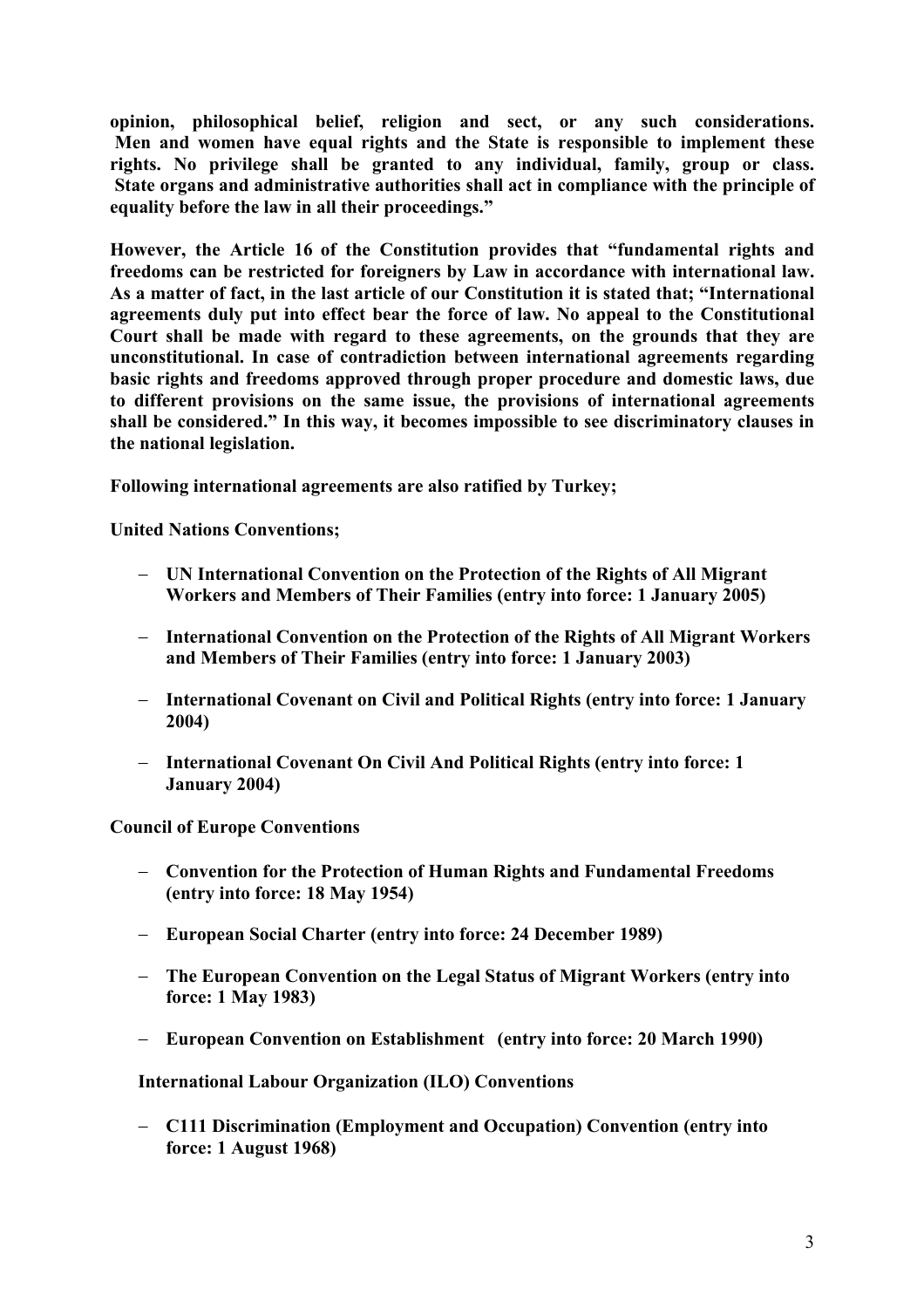- − **C95 Protection of Wages Convention (entry into force: 29 March 1962)**
- **C100 Equal Remuneration Convention (entry into force: 1 August 1968)**
- − **C 155 Occupational Safety and Health Convention (entry into force: 22 April 2006)**

**Moreover, Labour Law No. 4857 regulates the working conditions, rights and responsibilities, related to the working environment, of employers and employees who are employed with an employment agreement and there is no citizenship requirement in the Law. "Equal Treatment Principle" contained in the Labour Law is as follows;** 

**"No discrimination based on language, race, sex, political thought, philosophical belief, religion, sect and similar grounds can be made in the business relation."** 

**Unless there are important reasons for differential treatment, the employer must not make any discrimination between a full-time and a part-time employee or an employee working under a fixed-term employment contract (contract made for a definite period) and one working under an open-ended employment contract (contract made for an indefinite period).** 

**Except for biological reasons or reasons related to the nature of the job, the employer must not make any discrimination, either directly or indirectly, against an employee in the conclusion, conditions, execution and termination of his (her) employment contract due to the employee's sex or maternity.** 

**Differential remuneration for similar jobs or for work of equal value is not permissible.** 

**Application of special protective provisions due to the employee's sex shall not justify paying him/her a lower wage.** 

**If the employer breaches the above provisions in the execution or termination of the employment relationship, the employee may demand compensation up his/her four months' wages plus other claims of which he/she has been deprived.** 

**The burden of proof with regard to the violation of the above-mentioned provisions by the employer rests on the employee. However, if the employee shows a strong likelihood of such a violation, the burden of proof that the alleged violation has not materialised shall rest on the employer."** 

c) Will Croatia and Turkey abide by the rulings of the European Court of Justice which provide that *only* those jobs which involve the **exercise of State power** or the **safeguarding of the general interests** of the State may be restricted to its own nationals?

**Article 128 of the Turkish Constitution provides that "The fundamental and permanent functions required by the public services that the State, State economic enterprises and other public corporate bodies are assigned to perform, in accordance with principles of**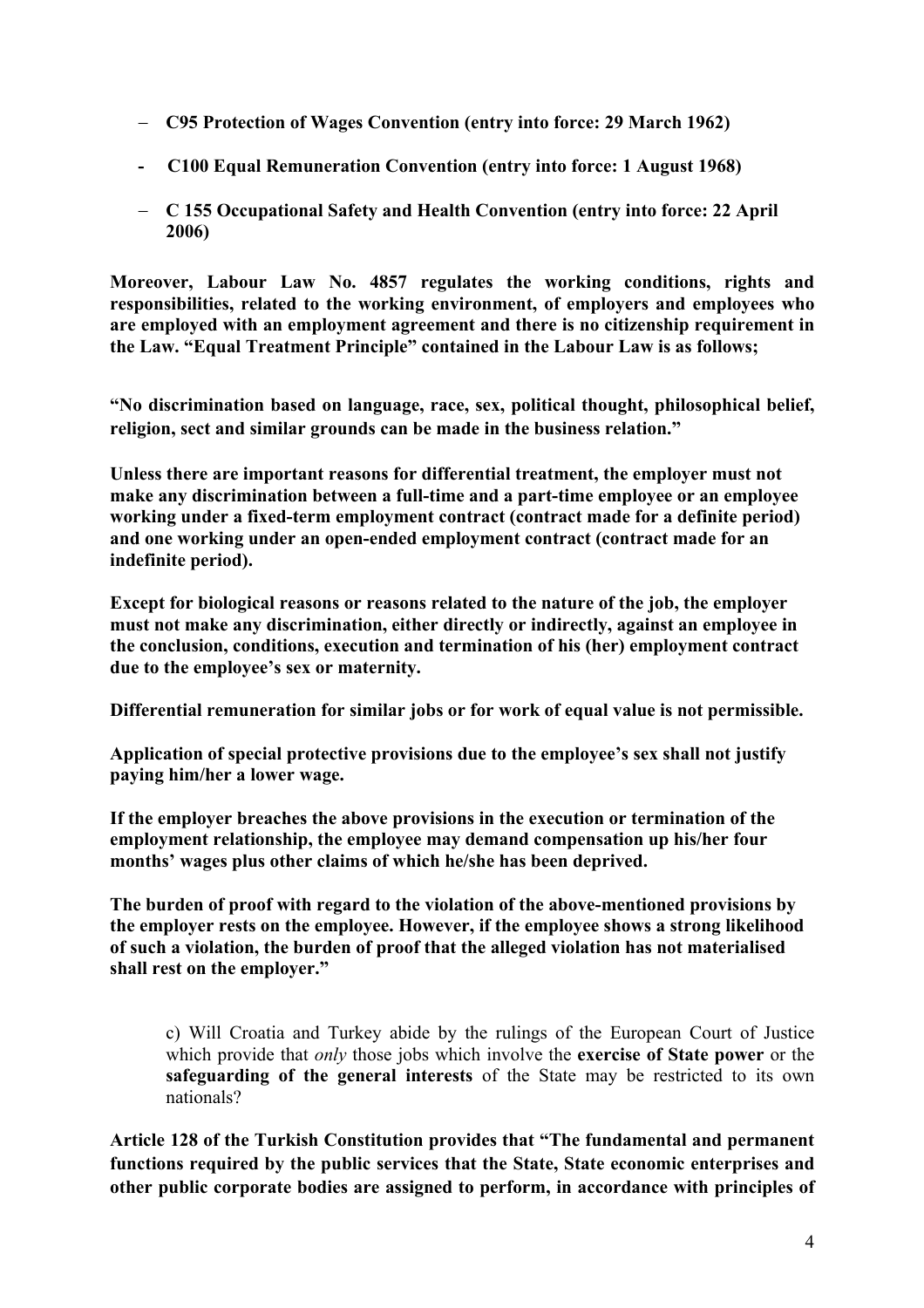**general administration, shall be carried out by public servants and other public employees .**

**The qualifications of public servants and other public employees, procedures governing their appointments, duties and powers, their rights and responsibilities, salaries and allowances, and other manners related to their status shall be regulated by law."**

**In addition, Article 48 of the Civil Servants Law No. 657, which is entitled "Conditions" states "being a Turkish national" as a prerequisite for being public servant, foreign nationals cannot be employed as public servants as a rule.** 

**Article 4 of the said Law, which regulates employment modalities of the civil servants provides that "Public services shall be carried out by public servants, staff working with a contract, temporary staff and workers." Among these, foreigners can be employed as staff working with a contract and temporary staff subject to certain conditions.** 

**Upon accession necessary alignment with the EU acquis, including the rulings of the European Court of Justice, will be made.** 

d) How will Croatia and Turkey ensure that EU migrant workers have **equal access** to available employment?

**Discrimination regarding employment, payment and working conditions on the ground of race against the family members of migrant workers is prohibited by Article 10 of the Constitution and Article 5 of the Labour Law as stated previously.** 

**Turkey will make its national legislation fully harmonized with the EU legislation as the accession process is accomplished. Implementation process will begin simultaneously on the basis of reciprocity principle.** 

e) Can Croatia and Turkey ensure that any **language requirements** are proportionate and non-discriminatory?

**As laid down in Article 5 of the Labor Law, no discrimination based on language is permissible against foreigners neither in Turkish legislation nor in practice unless there are important reasons for different treatment related to the nature of the job or proffession.** 

f) Will Croatian and Turkish **employment offices** give EU migrant workers the same assistance as that given to Croatians or Turks?

**It is not possible in the present legal framework that EU immigrant workers who does not posses work permit can benefit from ISKUR services. However, foreigners who possess unlimited work permit by the Law No. 4817, or those who are indicated in the paragraphs (a), (b), (c), (d), (e) and (f) of Article 8 of the same Law (within the framework of the conditions of paragraph 1 of the same Article), in addition to foreign**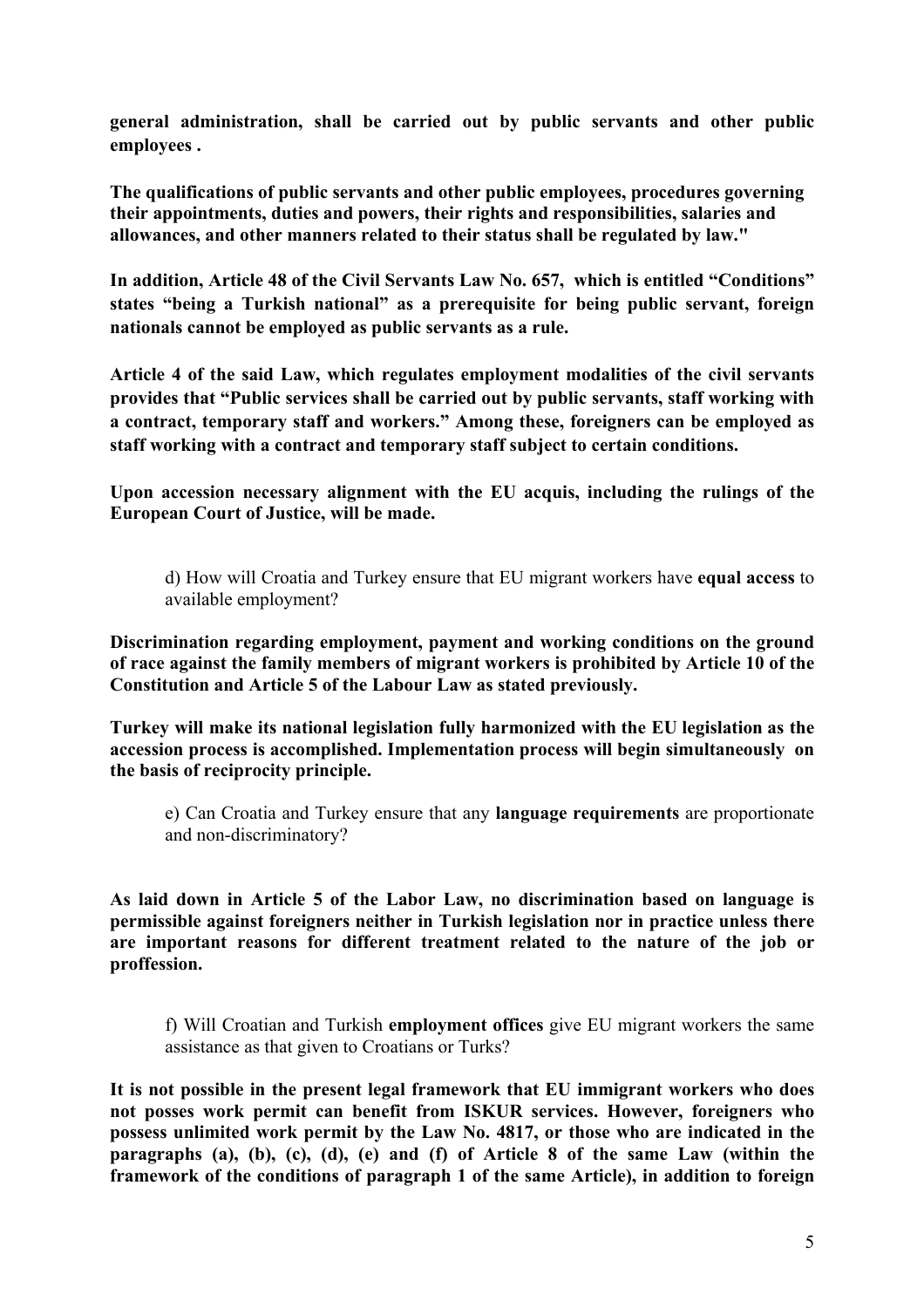**workers who apply to get unemployment benefit according to the agreements based upon reciprocity in accordance with Article 46 of the Law No. 4447, can benefit from the services of the Organisation, providing that they register in the Organisation, and that they present the required documents proving their foreign national status.** 

**On the other hand it is also possible for the foreign worker to follow the vacancies and apply for suitable jobs individually on the web site of ISKUR.** 

h) Can Croatia and Turkey ensure that EU migrant workers will be able to bring their family members as defined in the Directive **2004/38/EC** regardless of nationality with them ?

**Article 5 of the Law No. 4817 envisages that "Working permission for a definite period of time may be given also to the spouses and dependent children, who have come together with the foreigner or afterwards, on condition that they have resided with the foreigner legally and uninterruptedly for at least five years."** 

**Within the scope of the studies aiming at the reunification of families, the draft for amending Law prepared for eliminating any time condition by the exclusion from the text and abolishment of the above mentioned disposition is already at the agenda of the Turkish Grand National Assembly.** 

#### **Administrative formalities**

a) Can Croatia and Turkey ensure that EU migrant workers will not be asked for a **visa**  upon entering the country?

**Upon accession, Turkey will fully harmonize its legislation with the EU acquis and ensure that EU migrant workers will not be asked for a visa upon entering the country. This will be implemented simultaneously with the EU Member States and on the basis of reciprocity.** 

b) Can Croatia and Turkey ensure that third county national family members of EU migrant workers are accorded **every facility** for obtaining any visa necessary?

**Upon accession, Turkey will fully harmonize its legislation with the EU acquis and ensure that third country national family members of EU migrant workers will be accorded every facility for obtaining any visa necessary. This will be implemented simultaneously with the EU Member States and on the basis of reciprocity.** 

c) Can Croatia and Turkey ensure that they will implement the new Residence Directive as regards **registration formalities**?

**The procedures regarding the residence permits of foreigners are carried out under the Passport Law No. 5682 and Law on Residence and Travel of Aliens in Turkey No. 5683 and the Circular No. 63 dated 2004 on the residence permit. Circular No. 63 introduces conveniences regarding residence permit procedures, especially for the EU citizens and their third country national accompany.**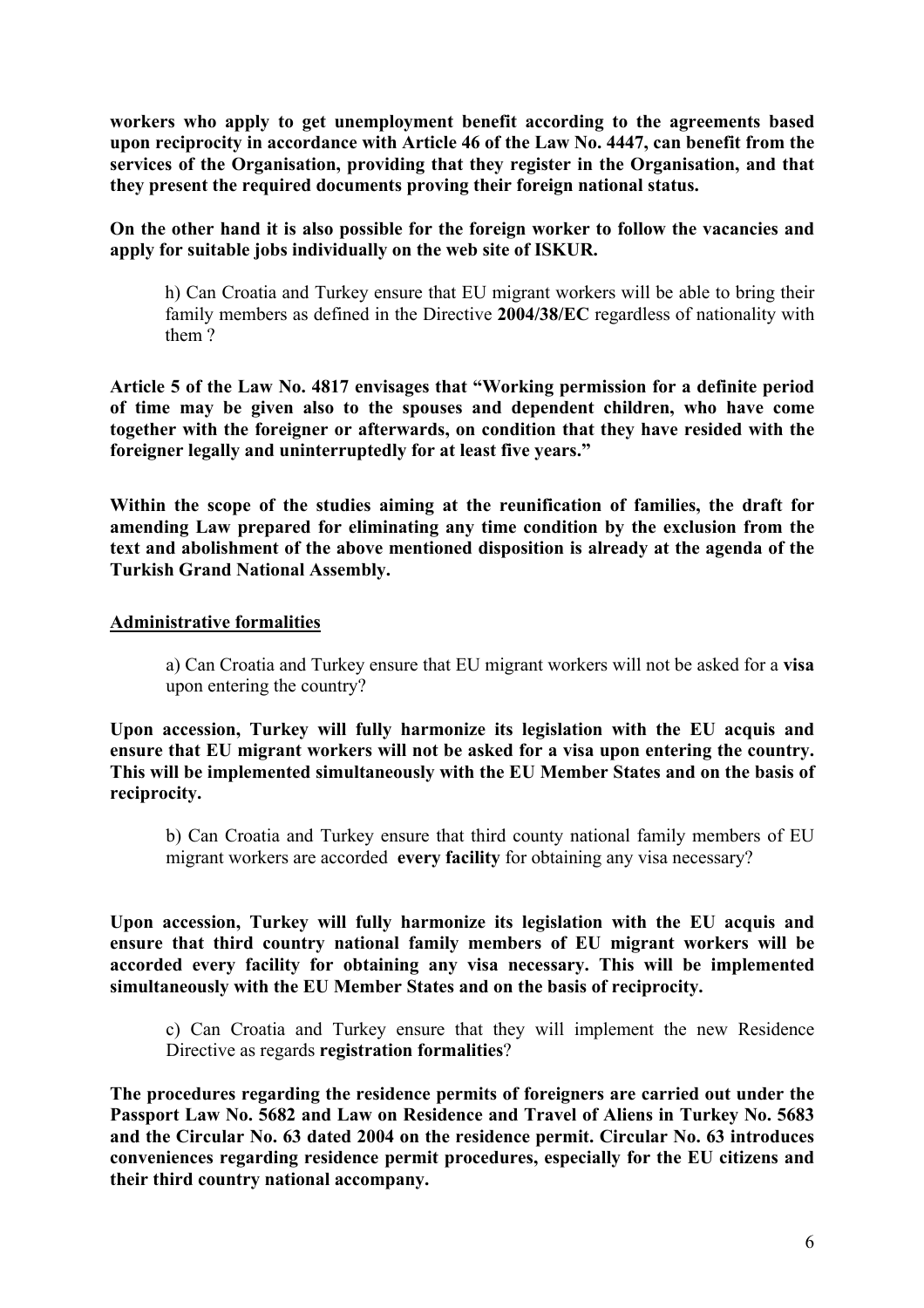#### **According to the above-mentioned Circular No. 63:**

- ¾ **The EU citizens who apply for residence permits following the termination of validity of their visa in Turkey are given residence permits by the Provincial Police Departments of residence regardless of the type and duration of their visa for a period of 3 years at first and for a period of 5 years at second stage.**
- ¾ **Foreigners who reside in tourist regions of Turkey and who bought real estates in these regions, the ones who are present in Turkey with the intention of staying and residence, the ones who consider Turkey as a place of close relations for his/her private life depending on his/her own will or his/her family, the ones who made Turkey the centre of their life and social relations are given residence permits for five-year periods at their first residence permits and extension proceedings by the provincial police departments of residence regardless of the type of theirs visa.**
- ¾ **Residence permit of the EU citizens who have 3 years or more residence permit is extended to 5 years by Provincial Police Department.**
- $\triangleright$  In the event of the request for a shorter residence permit by the citizens of the **EU, duration of permit is given by Provincial Police Department as much as demanded period.**

**By accession, Turkey will fully harmonize its legislation with the EU acquis. This will be implemented simultaneously with the EU Member States and on the basis of reciprocity.** 

#### **Residence Rights**

a) Can Turkey ensure that even **third country family** members will be granted residence rights of the same length of validity as the EU migrant worker?

**Yes. Third country national family members of the EU citizen who has work permit in Turkey are given residence permit with the same durations as the citizen has. There is no restriction on the duration within the context of the Circular No. 63 on Residence Permit, and also, children and spouse of the EU citizen, regardless of their nationality are given residence permit as the EU citizen.** 

b) Can Turkey ensure that a migrant worker's right of residence permit will **not be**  withdrawn solely on grounds of involuntary unemployment, illness or accident, as confirmed by the competent employment office?

#### **In the framework of the legislation in force at the moment, a migrant worker's right of residence will not be withdrawn solely on grounds of involuntary unemployment, illness or accident.**

c) Can Turkey ensure that they will grant **permanent residence permit** to all EU migrant workers who qualify?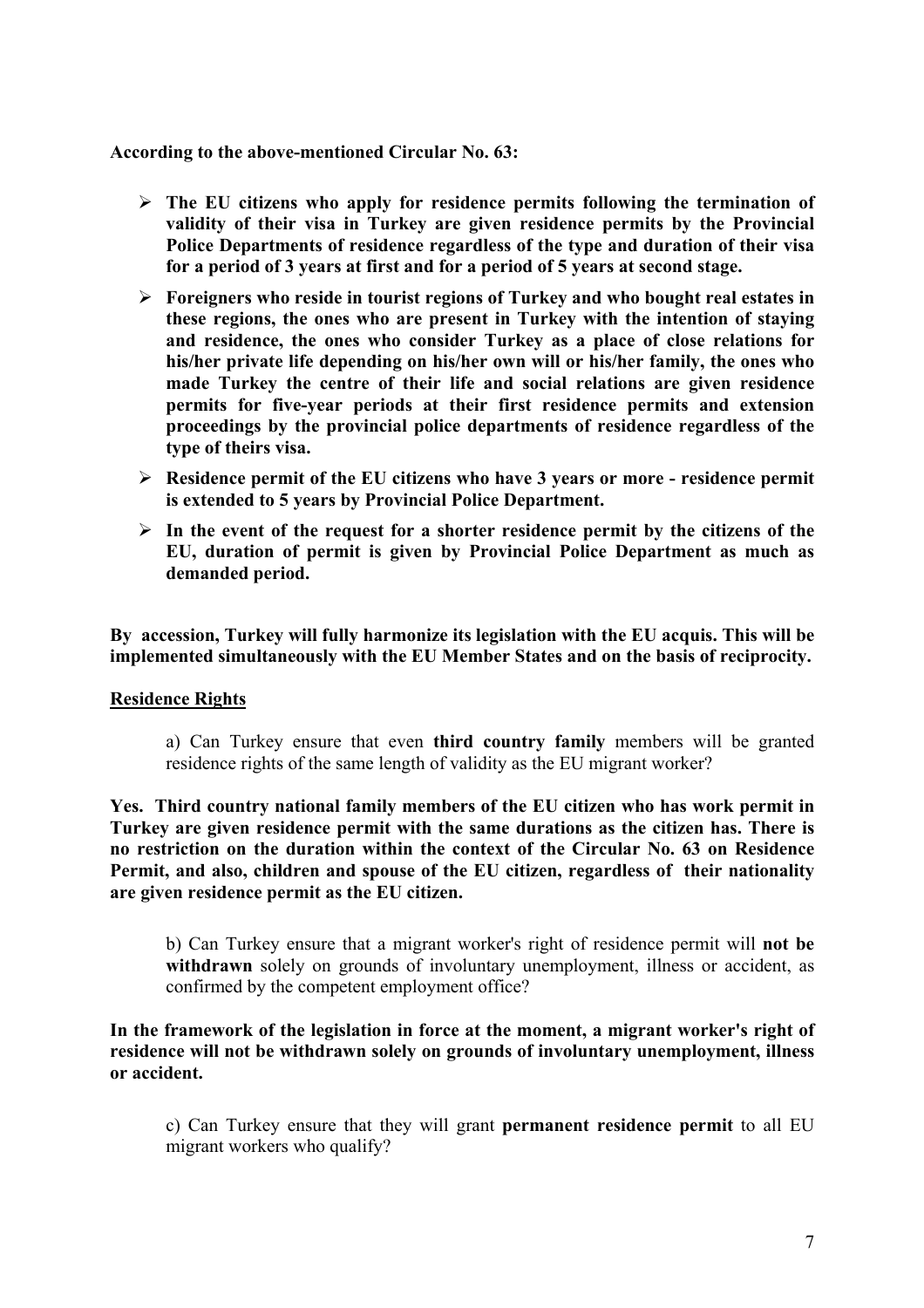**The duration of residence permit is 5 year in accordance with Article 9 of the Law No. 5683 on Residence and Travel of the Foreigners in Turkey. Accordingly, permanent residence concept existing in the EU legislation does not in the Turkish legislation.** 

**On the other hand, according to the Law No. 4817, a foreigner having unlimited work permit is given a five-year residence permit, however, at the end of the fifth year, the residence period is extended a further five-year, based on the unlimited work permit.** 

**Upon accession, Turkey will make its national legislation fully harmonized with the EU legislation. Implementation phase will start simultaneously on the basis of reciprocity.** 

d) Can Turkey ensure that the **family members** of EU workers in the above categories will also have the right to **remain permanently**?

**To the third country national family members of the EU citizen workers possessing work permit in Turkey, residence permits are issued with the same durations as the EU citizens and the residence permit of those having 5 years residence permit may be extended for further 5 years according to the Circular No. 63 and the Circular No.155.** 

**Upon accession, Turkey will fully harmonize its legislation with the EU acquis.** 

#### **Derived Rights Family Members**

a) Can Turkey confirm that the spouse/partner and children under 21 will have the right to employment in Turkey without a work permit? Even if these **family members are from non-EU Member States**?

**According to the Law No.4817, these persons are not required to get work permit separately.** 

**The condition of having been resident legally and uninterrutedly at least 5 years defined by the Law is not applied to the EU citizens and their spouse and children even if these family members are from non-EU member states. (Art.8(e) of Law No. 4817)** 

**The same provisions are applied to the third country family members of the EU citizens.** 

**The requirements on which spouse and children under 21 will obtain the right to be employed in Turkey without a work permit and their third country spouse and children are going to be fulfilled upon accession.** 

b) Will the children of EU migrant workers have a right to equal treatment in **education?** 

**"Equal treatment" provision on registration and access to education is ensured by the "Implementing Regulation on Education of the Children of Migrant Workers' Children".** 

c) How will Turkey be able to guarantee that there will be no discrimination on grounds of **nationality (direct or indirect) against** family members **of EU migrant workers** in employment, pay and working conditions?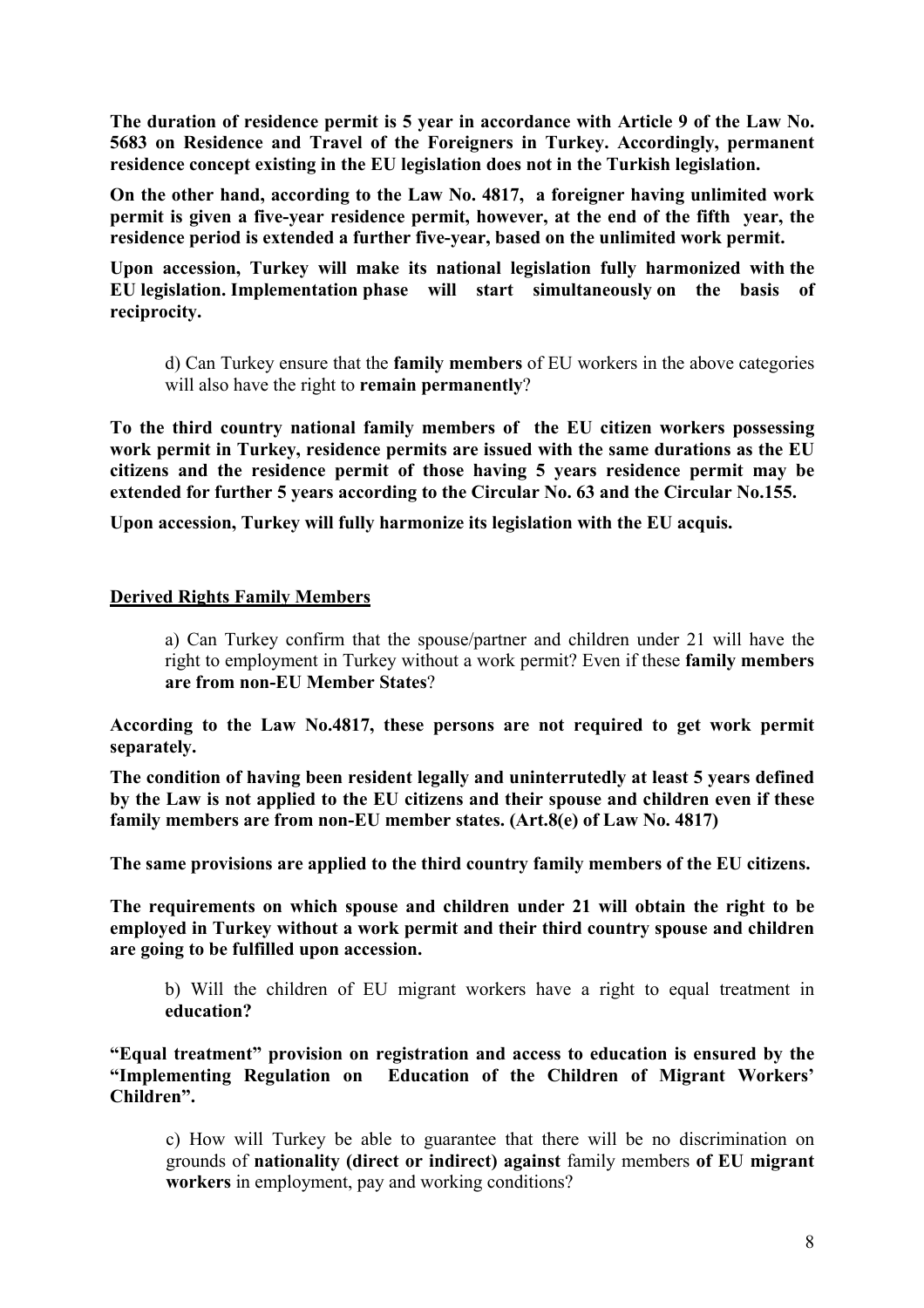**Any discrimination on grounds of nationality against the family members of EU migrant workers in the field of employment, payment and working conditions will not be allowed as clearly stated both in Article 10 of the Turkish Constitution and in Article 5 of the Labour Law.** 

#### **Equal treatment, tax and social advantages, trade union rights, housing rights**

a) Will EU migrant workers and their family members enjoy the same **"tax and social advantages**" as well as vocational training as national workers?

#### **In Turkish legislation, national workers and foreigner workers are subject to the same rights in terms of vocational training and social and tax advantages.**

b) Will EU migrant workers and their family members enjoy the same **trade union rights**?

**Foreigner workers can be a member of the trade unions and have voting rights. However, being a founding member of a trade union requires to be Turkish citizen according to Article 5 of the Trade Unions Law No. 2821.** 

**The condition of being Turkish citizen for the trade union's founder membership is planned to be altered in conformity with the European Social Charter and the fundemental provisions of the EU on free movements of labour.** 

c) Will EU migrant workers enjoy the same **housing rights** as national workers?

**Any discrimination on grounds of nationality against the migrant workers in the field of employment, payment and working conditions, including housing, will not be allowed as clearly stated in both Article 10 of the Turkish Constitution and in Article 5 of the Labour Law.**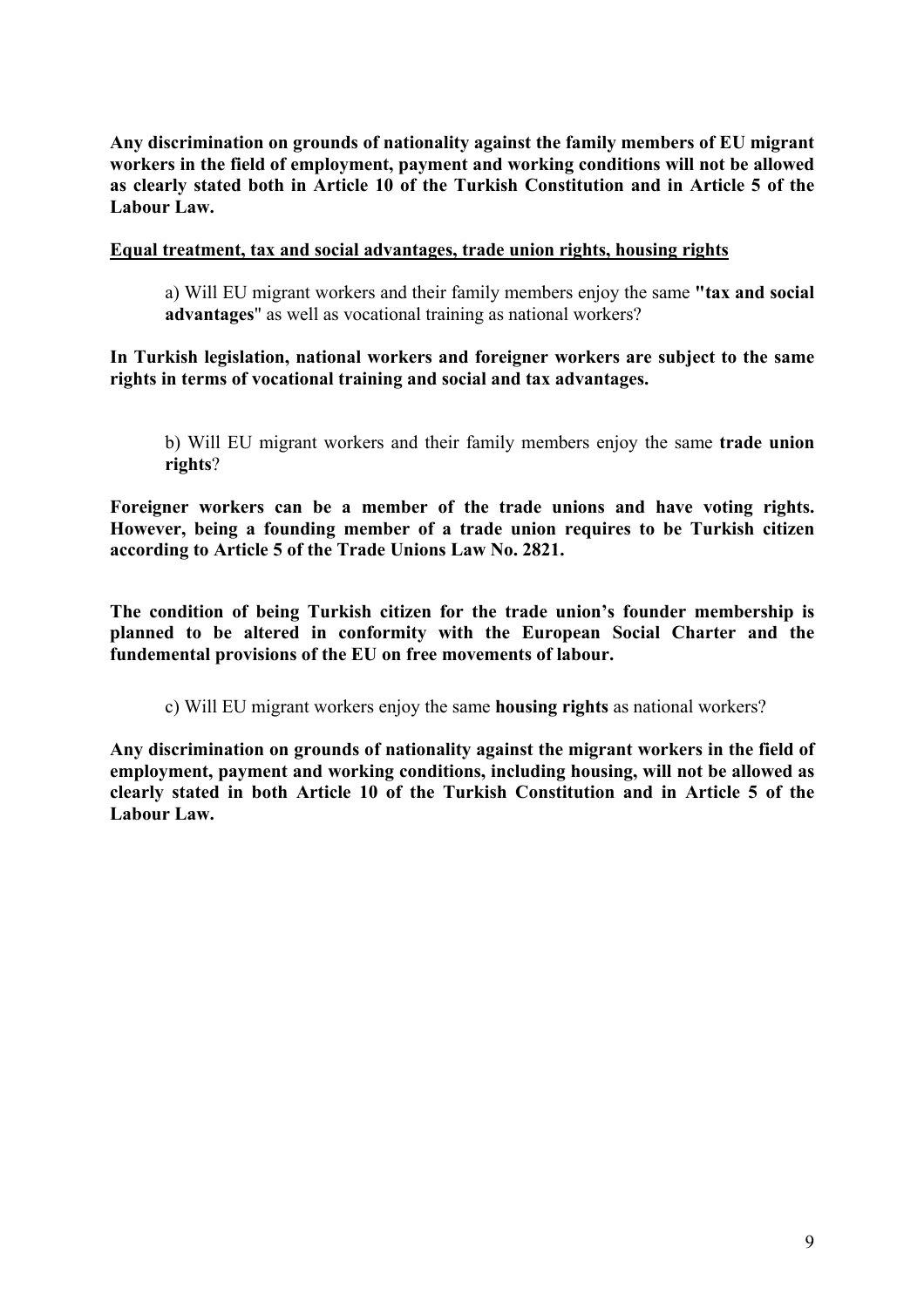# **Council Directive 98/49/EC of 29 June 1998 on safeguarding the supplementary pension rights of employed and self-employed persons moving within the Community**

#### **Introduction**

Council Directive 98/49/EC of 29 June  $1998<sup>1</sup>$  came into force in the Member States the 25<sup>th</sup> July 1998 and Member States had to adopt the necessary measures for its application at the latest 36 months following the date of its entry into force.

Members States have already adopted and transmitted to the Commission the measures for the implementation of Directive  $98/49/EC$ . It is important to notice that old and new<sup>2</sup> Member States have the obligation to adopt implementing measures even they estimate that supplementary pension schemes within the meaning of Directive 98/49/EC4 (Articles 1 and 3) do not exist in their country.

The Court gave a clear ruling on the implementation of provisions on supplementary pension schemes in the context of Directive 80/987/EEC and the obligations arising from this Directive for the Member States (points 34 and 35). In its judgment of 2 February 1989 in Case 22/87, Commission v. Italy (ECR 1989 p. 143). the Court held:

*"In response to the Commission's complaint concerning the lack of any Italian legal provision implementing the obligation deriving from Article 8 of the directive, whereby the Member States must protect employees' entitlement to old-age and survivors' benefits under supplementary company or inter-company pension schemes outside the statutory social security schemes, the Italian Government points out that such supplementary schemes are almost non-existent in Italy It need merely be stated in that regard that fact cannot justify the failure to discharge the obligation imposed by Article 8 of the Directive ".*

This Case law was more recently confirmed in the judgment of the Court of 14 December 2000. Case C-457/98.,( Commission of the European Communities v Hellenic Republic. Failure to fulfil obligations under Directive 96/97/EC on the implementation of the principle of equal treatment for men and women in occupational social security schemes. Failure to transpose. ECR. 2000, p. I–11481).

In order to have as far as possible a complete, clear and updated picture of the situation of the implementation of the Directive in the old Member States and in the new Member States presentation by the Commission of the report  $3$  on the implementation of Directive 98/49/EC t a questionnaire has been drawn up and sent to Governments and to (..) stakeholders involved in this area i.e. employers' organizations and trade unions, and to the members of the Pensions Forum

In this questionnaire there were also more specific questions (contained at the end of this questionnaire) addressed to stakeholders involved other than governments the area of supplementary pension are VII.

<sup>1</sup> 1 L 209 of 25 July 1998 p.46

 $2$  The new Member States from the  $1<sup>st</sup>$  May 2004

<sup>3</sup> COM(2006) 22 final of 26.01.2006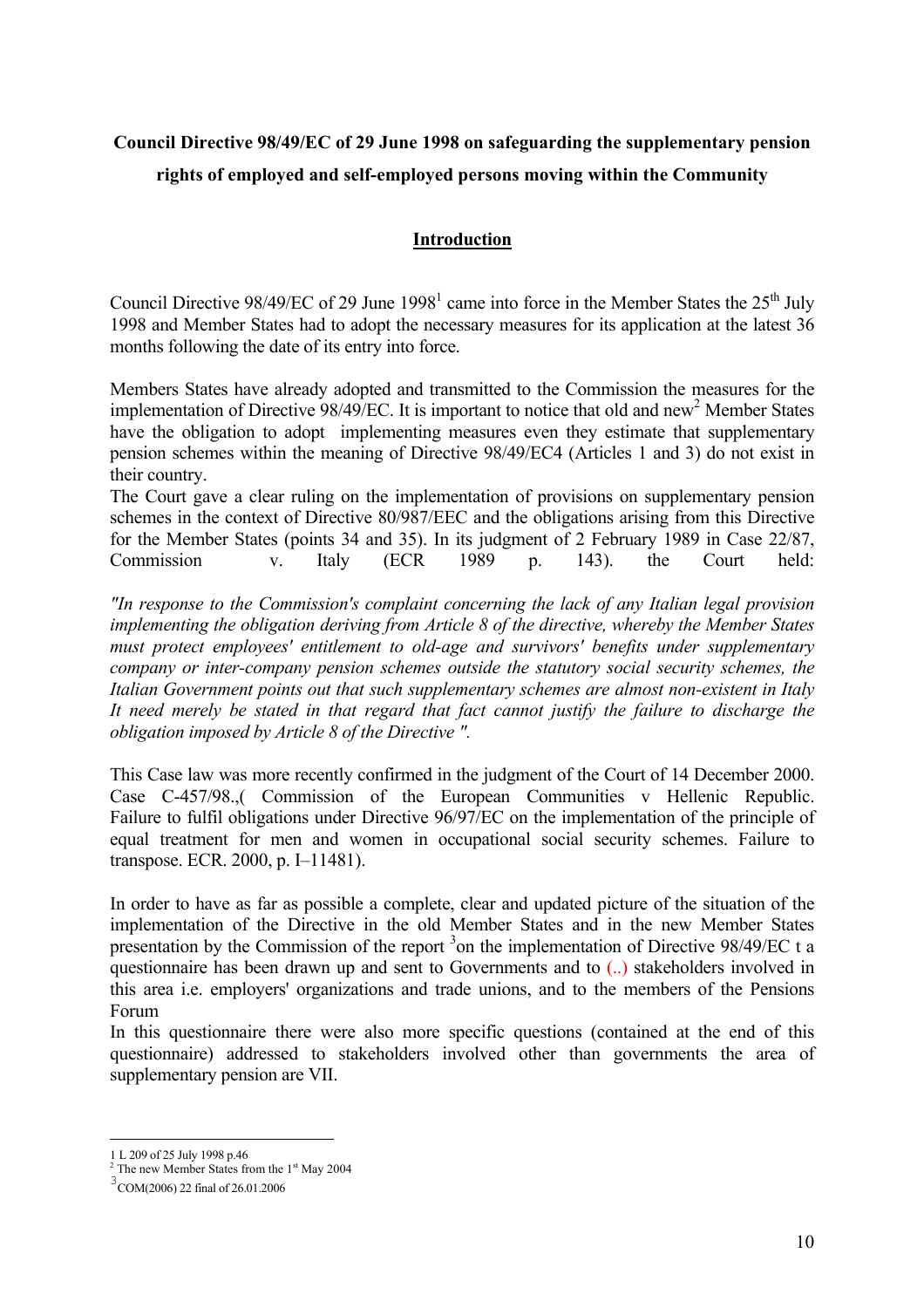This questionnaire is now adapted for Croatia and Turkey.

This questionnaire will allow the Commission to have updated information and to clarify certain points regarding its implementation from both candidate countries.

In each of the areas covered by the Directive, the replies must cover the private sector, including the self-employed, public sector and the semi-public sector (semi-public bodies, public or nationalized undertakings, etc...) in so far as workers of the public sector are covered by supplementary schemes to a statutory scheme of social security.

Directive 98/49/EC on safeguarding the supplementary pension rights of employed and selfemployed persons moving within the Community sets out certain rights and obligations for members of supplementary pension schemes.

This Directive constitutes a first, but very important, step on removing obstacles to free movement relating to supplementary pensions. recital 4).

The Directive was adopted on the basis of Article 51 of the Treaty (new Article 42 EC).which seemed to be the most appropriate legal basis in order to take account of the characteristics and the diversity of supplementary schemes within and between the Member States.

The principal provisions could be summarised as follows:

.

-A person who leaves a scheme because he moves to another Member State must not be treated differently to a person who leaves the scheme but remains in the Member States, as far as his/her vested rights are concerned, (**Article 4 ).** 

According to Article 3 d) of the above Directive "vested pension rights " means any entitlement to benefits obtained after fulfilment of the conditions required by the rules of a supplementary pension scheme and, where applicable by national legislation.

-Member States should take the necessary measures to ensure that benefits under supplementary pension schemes are paid to members and former members thereof as well as others holding entitlement under such schemes in all Member States, given that all restrictions on the free movement of payments and capital are prohibited under Article 56 EC ex-Article 73b of the Treaty **(Article 5)**

- A person posted to another Member State must be allowed to continue to make contributions to the scheme in his "home" Member State**,(Article 6).** To this end and in order to facilitate the exercise of the right to free movement, national regulations should, where necessary, be adjusted in order to enable contributions to continue to be made to a supplementary pension scheme established in one Member State by or on behalf of workers who are posted to another Member State in accordance with Title II of Regulation (EEC) No 1408/71

-Workers exercising their right to free movement should be adequately informed by employers, trustees or others responsible for the management of supplementary pension schemes, particularly with regard to the choices and alternatives available to them **(Article 7)**

The Directive does not cover, however, what is often called "portability" of supplementary pensions even if this can have a serious effect on worker mobility.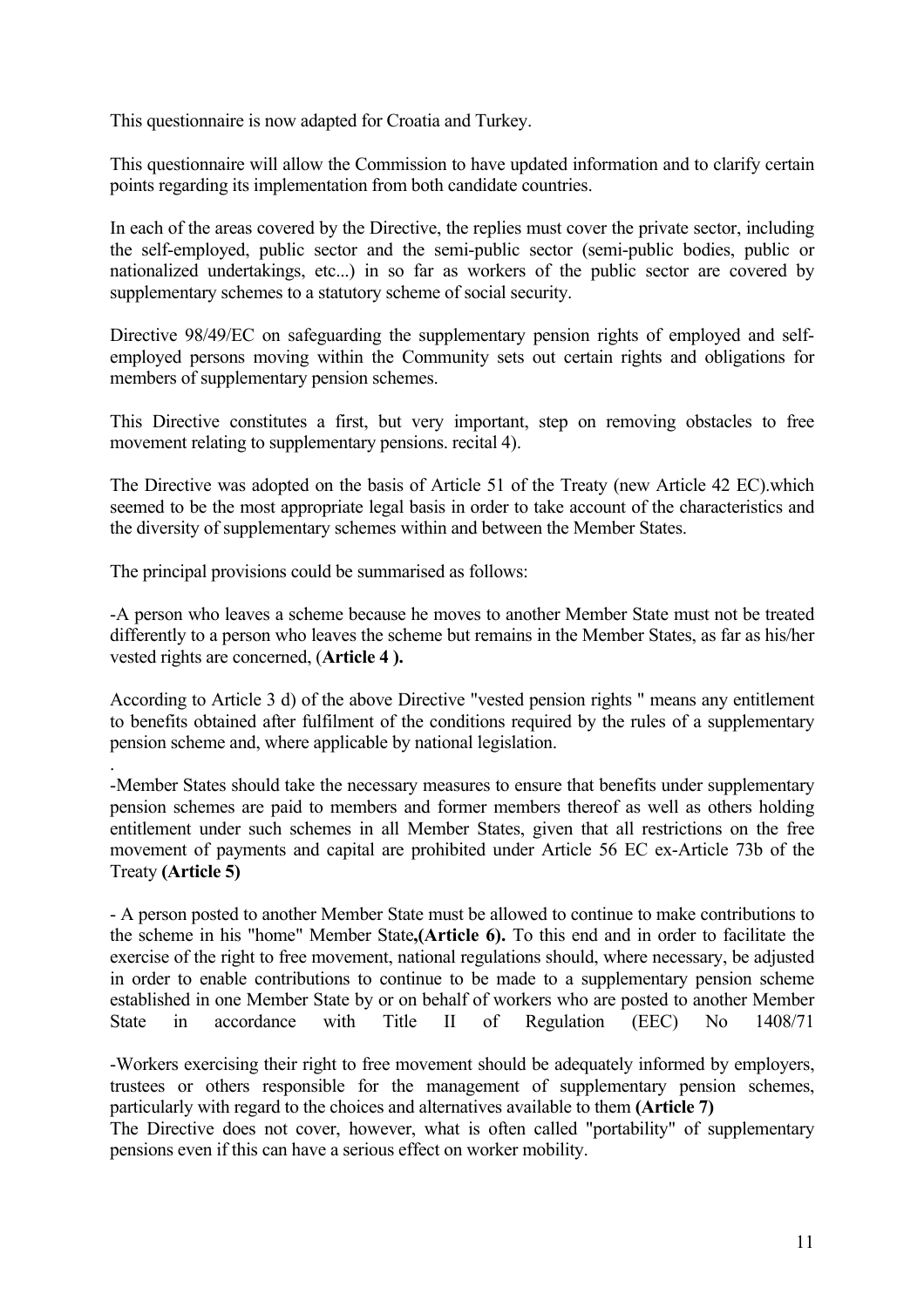### **I. Objective and scope**

### **1. Introductory remark**

The aim of Council Directive 98/49/EC is to protect the rights of members of supplementary pension schemes who move from one Member State to another, thereby contributing to the removal of obstacles to the free movement of employed and self-employed persons within the Community. Such protection refers to pension rights under both voluntary and compulsory supplementary pension schemes, with the exception of schemes covered by Regulation (EEC) No 1408/71

They must communicate to the Commission the text of laws, regulations and administrative provisions which they adopt in this field,

When Member States adopt these provisions, these shall contain a reference to this Directive or shall be accompanied by such reference at the time of their official publication. The procedure for such reference shall be adopted by Member States. They shall inform the Commission of the national authorities to be contacted regarding the application of this Directive.

#### **Questions addressed to governments:**

- *How you intend to implement Directive 98/49/EC?* 

**In order to implement Directive 98/49/EC, it is required to enact a specific law or an amendment to an existing law in Turkish legal system. At present, it should be stressed that we do not have any occupational pension schemes in Turkey as envisaged by the Council Directive 98/49/EC of 29 June 1998 on safeguarding the supplementary pension rights of employed and self-employed persons moving within the Community.** 

**In Turkey we only have second-pillar type pension schemes regulated by specific laws. There are second pillar-type pension schemes with mandatory participation which involves two institutions required by their specific laws and with voluntary participation which are formed as so-called "Vakıf and Sandık", i.e. foundations and provident funds.** 

**Turkish private pension system is based on the regulation and supervision of third pillar-type individual pension schemes. There is a pending proposal for the amendment of Law on No. 4632 Individual Pensions Saving and Investment System brought before the Parliament which entails a legal framework for the imposition of vesting schedules for the employer contributions in the group pension schemes and granting the participants in the second pillar-type voluntary pension schemes (foundations/provident funds) the right to transfer their pension accumulations to the personal private pension system.** 

**During accession process, by taking into consideration the developments in the EU and with the involvement of the social partners, a horizontal framework legislation will be prepared.**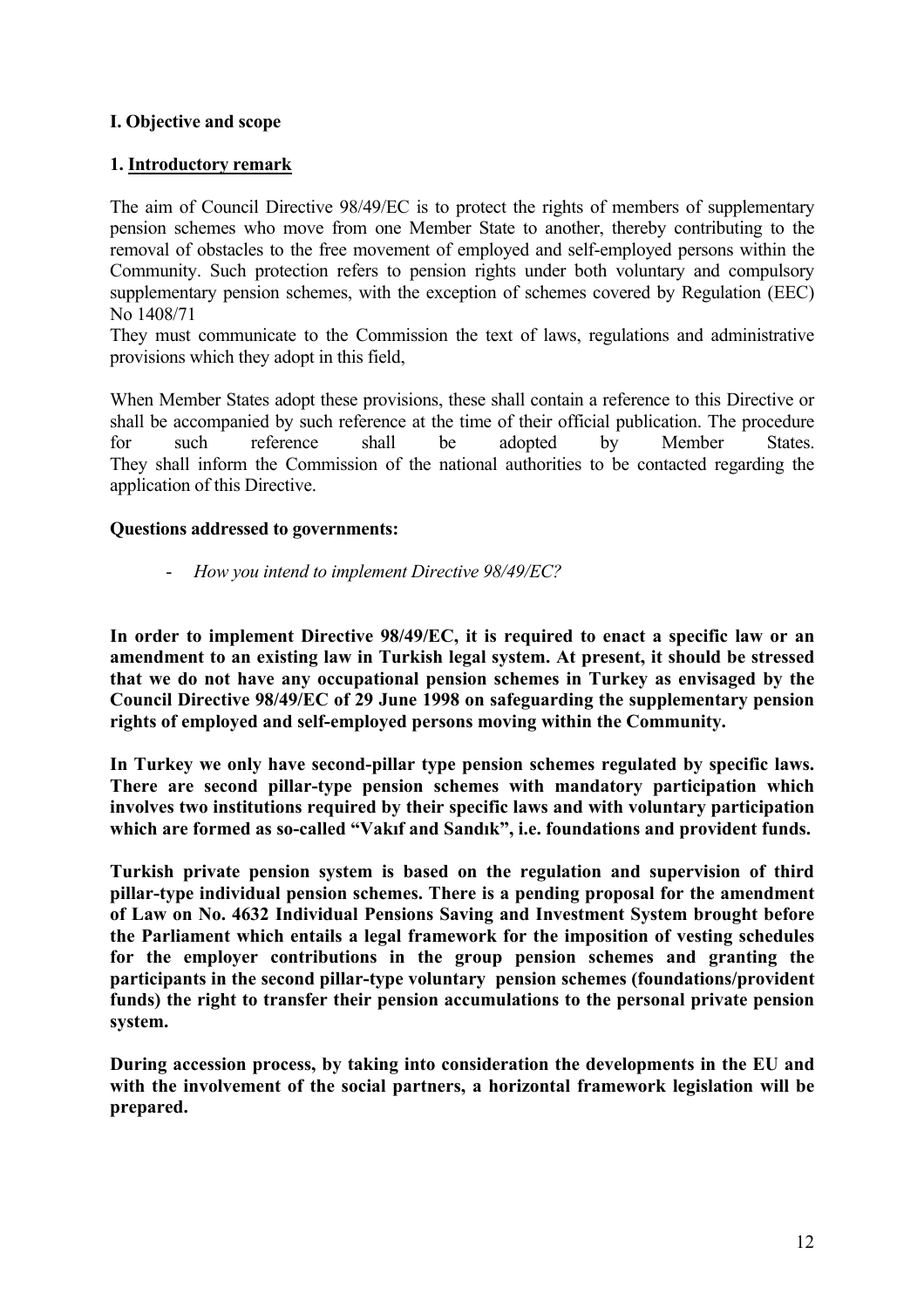**In conclusion, it should be stated that we are not able to comment further on the questionnaire in the absence of a legislative instrument for supplementary pension schemes.** 

. By a general legislation (framework legislation, other specific legislation,)?

. By specific measures?

. By collective agreements between social partners?

. By other provisions?

Please enclose all the relevant texts and the references

- *Are there any new proposals which directly or indirectly concern the application of the present Directive? What form do they take?*

. A general draft law?

. Specific proposals for the various sectors covered?

. Collective agreements between social partners?

. Other provisions?

If so, please enclose the texts.

### **2. Scope of the Directive**

#### **a). Personal scope**

Under Article 2 the Directive shall apply to members of supplementary pension schemes and others holding entitlement under such schemes (i.e. members of families or others) who have acquired or are in the process of acquiring rights in one or more Member States.

#### **Questions addressed to governments**

*- Have already legal measures been adopted to ensure the safeguarding of supplementary pension rights of persons moving to another country? -Does your legislation specify the persons holding entitlement under the supplementary pension schemes and if so who are these persons?* 

 *- Are the survivor spouses and children included*?

### **b). Material scope**

In article 1 purpose and scope the Directive defines the supplementary pension schemes covered by its scope. Are covered (..) both voluntary and compulsory supplementary pension schemes for employed and self-employed persons with the exception of schemes covered by Regulation (EEC) No 1408/71 .

This implies that no pension or benefit should be subject to both the provisions of this Directive and those of Regulations (EEC) No 1408/71 and (EEC) No 574/72, and therefore any supplementary pension scheme which comes within the scope of those Regulations, because a Member State has made a declaration to that effect under Article 1(j) of Regulation (EEC) No 1408/71, cannot be subject to the provisions of this Directive;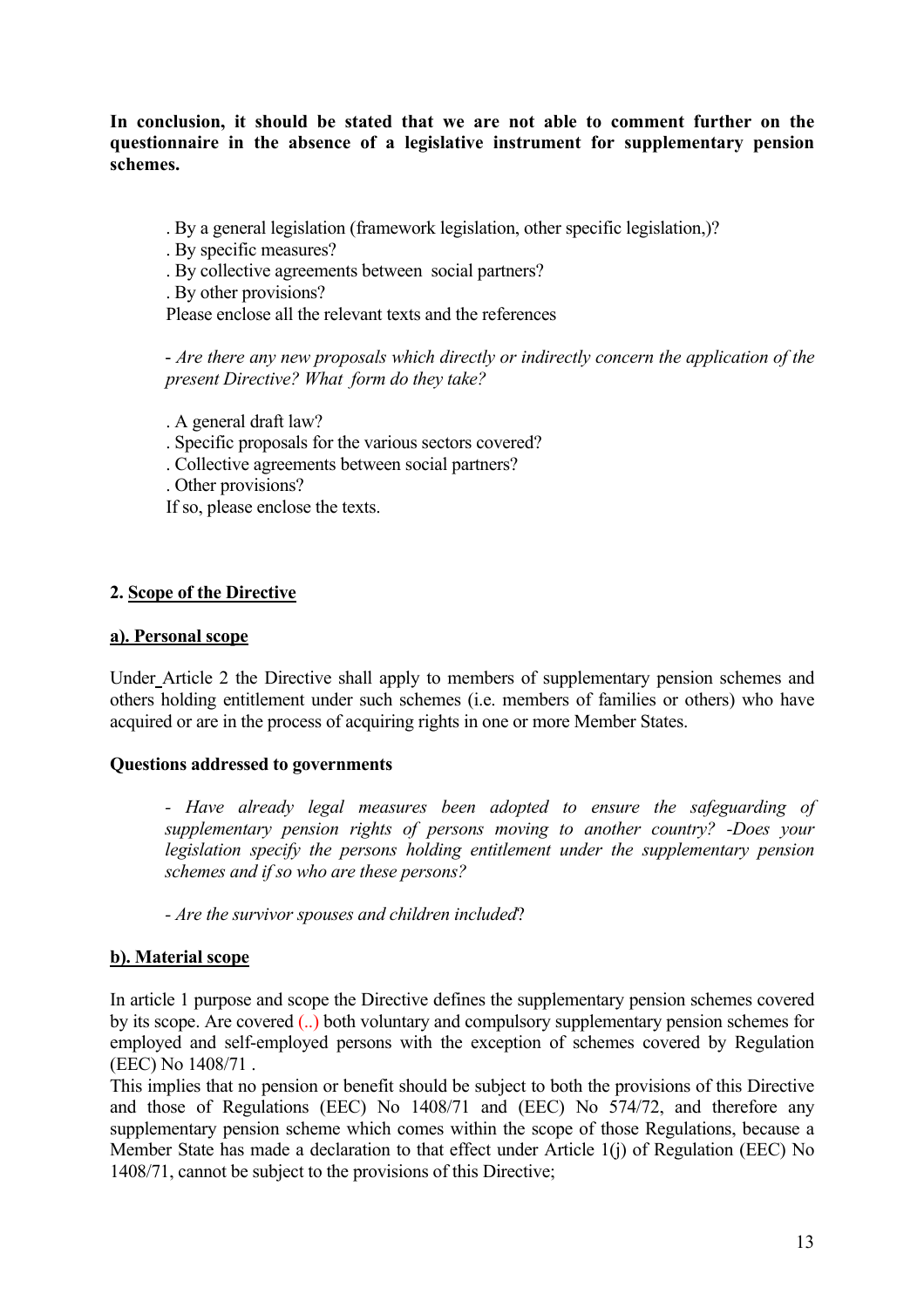#### **Questions addressed to governments:**

*- How does your legislation will(..) ensure that both voluntary and compulsory supplementary pension schemes for employed and self-employed persons could be covered by the legislation implementing this Directive?* 

 *- Are there any supplementary pension schemes within the meaning of Articles 1 and 3b) which could be covered by Regulations 1408/71 and 574/72?* 

- *Do you intend for a specific scheme to make a declaration in accordance with Article1 (j) of Regulation (EEC) No 1408/71, in order to include that scheme under the scope of regulation 1408/71?* 

# **II Definitions**

In Article 3 the Directive contains some definitions:

(a) 'supplementary pension` means retirement pensions and, where provided for by the rules of a supplementary pension scheme established in conformity with national legislation and practice, invalidity and survivors' benefits, intended to supplement or replace those provided in respect of the same contingencies by statutory social security schemes; (b) 'supplementary pension scheme` means any occupational pension scheme established in conformity with national legislation and practice such as a group insurance contract or pay-asyou-go scheme agreed by one or more branches or sectors, funded scheme or pension promise backed by book reserves, or any collective or other comparable arrangement intended to provide a supplementary pension for employed or self-employed persons; (c) 'pension rights` means any benefits to which scheme members and others holding entitlement are entitled under the rules of a supplementary pension scheme and, where applicable, under national legislation;

(d) 'vested pension rights` means any entitlement to benefits obtained after fulfilment of the conditions required by the rules of a supplementary pension scheme and, where applicable, under national legislation;

(e) 'posted worker` means a person who is posted to work in another Member State and who under the terms of Title II of Regulation (EEC) No 1408/71 continues to be subject to the legislation of the Member State of origin, and 'posting` shall be construed accordingly; (f) 'contribution` means any payment made or deemed to have been made to a supplementary pension scheme.

### **Questions addressed to governments:**

 *- Does your legislation contain the above definitions of Article 3? Please provide the necessary references.* 

 *- Are there any legal requirements for the vesting of pension rights?* 

*Are pension promises backed by book reserves considered included in the definition of "vested pension rights"?*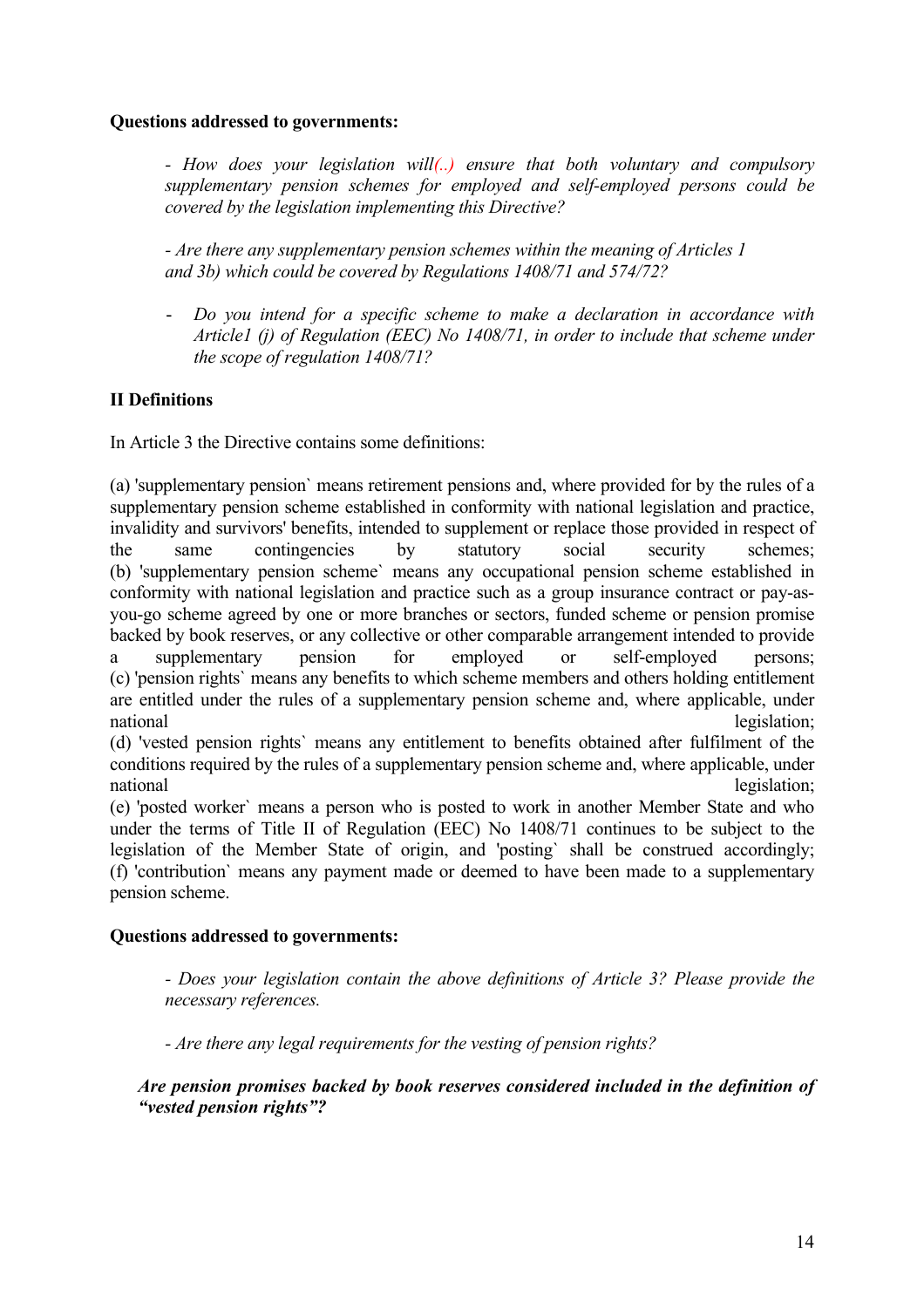*- Do the regulations take account of persons holding entitlement and are they entitled under the rules of a supplementary pension scheme and, where applicable, under national legislation?* 

 *- Who are these persons? The dependants, spouse, children, others?* 

#### **III Measures for safeguarding the supplementary pension rights of workers moving within the Community**

#### **1. Equality of treatment as regards preservation of pension rights**

According to Article 4 of the Directive Member States shall take the necessary measures for the preservation of vested rights of members who cease to make contributions to a supplementary pension scheme when moving to another Member State, and for other persons holding entitlements (dependants, members of family…) under the rules of the supplementary pension scheme. The aim is that full preservation of vested rights is guaranteed for members who cease to make contributions to a supplementary pension scheme as a consequence of moving from one Member State to another at least to the same extent as for members ceasing to make contributions to the scheme but remaining within the Member State in question. This provision reflects a basic principle of Community law, deriving from Article 39 of the Treaty, namely that a worker making use of his or her right of free movement shall not be treated less favourably than a worker remaining within the Member State of origin. This means that a worker who ceases to make contributions to a supplementary pension scheme as a consequence of going to work for another employer in another Member State should not lose the rights already acquired in this scheme which he or she would have preserved had he or she changed employer while remaining in the same Member State.

#### **Questions addressed to governments:**

 *- Have legal measures been adopted to ensure the equal preservation of vested rights for persons moving cross border as for persons moving within the country ? - How are the vested rights preserved? Are there any specific rules established by legislation; collective agreements, by the scheme?* 

### **2. Cross border payments**

Article 5 of Directive 98/49/ECaims to ensure that Member States will take the necessary measures to guarantee that in all Member States of the European Union benefits under supplementary pension schemes are paid to members of such schemes or to others holding entitlement under such schemes, (their dependants, members of their families or survivors) net of any taxes and transaction charges which may be applicable This principle applies in all cases where a member of a supplementary pension scheme has moved from one Member State to another, for whatever reason. This provision, however, is not intended to prevent the taxation of benefits in the Member State in which the supplementary pension scheme is established or transaction changes. This being so, it means that taxes and transaction changes **can be** deducted before a payment is made to another country but other similar deductions are not permitted in the country of destination (the country where the scheme member or the person holding entitlement receive the benefit)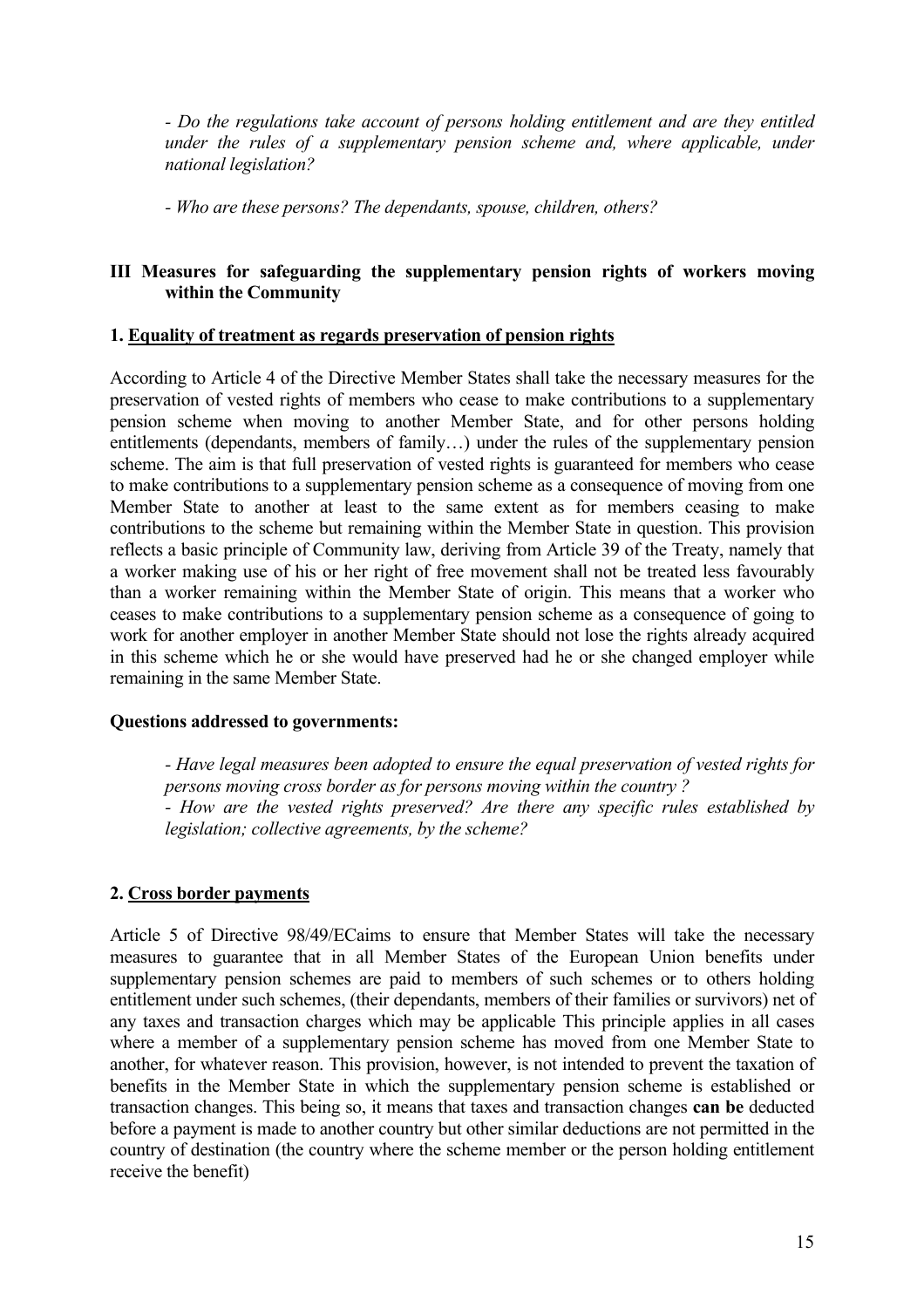This Article recalls also a very important principle of Community law, namely the free movement of capital (Article 56 EC ex-Article 73b of the Treaty).

#### **Questions addressed to governments:**

1

*- Have specific legal measures been adopted to ensure the cross border payments in other countries? - What does your legislation provide with regard to taxes and transaction charges for cross border payment and to which extent?* 

#### **3. Contributions to supplementary pension schemes by and on behalf of posted workers**

Article 6 concerns the posted workers within the meaning of Article 3(e) which refers to Title II of Regulation 1408/71/EEC.

Posted workers expect to return to their Member State of origin without a break in the buildingup of their pension rights. Consequently, they and their employers often prefer to continue to make contributions to the supplementary pension scheme in the Member State of origin during the posting. The aim of this Article on this specific point is to enable this to take place and to align the rights of a worker under a supplementary pension scheme with the rights which workers have in relation to statutory social security schemes under Regulation 1408/71.

Article 14(1)(a) of Regulation 1408/71 provides that a person employed in the territory of a Member State by an undertaking to which he or she is normally attached who is posted by that undertaking to the territory of another Member State to perform work there for that undertaking shall continue to be subject to the legislation of the Member State of origin, provided that the anticipated duration of that work does not exceed one year. By virtue of Article 14(1)(b), this period can be extended by another year if the host Member State agrees to it. By virtue of Article 17 of Regulation 1408/71, however, two or more Member States may agree to a posting which lasts for more than two years. On the initiative of the Advisory Committee on Social Security for Migrant Workers, composed of the social partners and government representatives, in 1984 the Administrative Commission on Social Security for Migrant Workers adopted Recommendation No.16<sup>4</sup>. This aims to promote the use of Article 17 in the case of postings of workers with special knowledge or skills, or in order to meet specific objectives of the undertaking which employs them, on condition that the worker consents. Without saying so explicitly, the Recommendation is aimed particularly at workers in multinational companies.

The objective of Article 6 is to cover the maximum number of posted workers who contribute to supplementary pension schemes. By its decision 181 of 13 December 2000, O.J. L 329 of 14.12.2001 the Administrative Commission on Social Security for Migrant Workers specifies the conditions of posting in order to avoid for workers, employers and social security Institutions administrative complications.

The second paragraph of Article 6 specifies that when contributions continue to be made by or on behalf of a worker to a supplementary pension scheme in his or her Member State of origin, the Host Member State shall recognize this as equivalent to membership of a supplementary pension scheme in that State. In these circumstances, the host Member State will not be able to compel membership of a compulsory scheme established in its territory.

<sup>4</sup> "Recommendation No 16 of 12 December 1984 concerning the conclusion of agreements pursuant to Article 17 of Council Regulation (EEC) No 1408/701", OJ C 273, 24.10.1985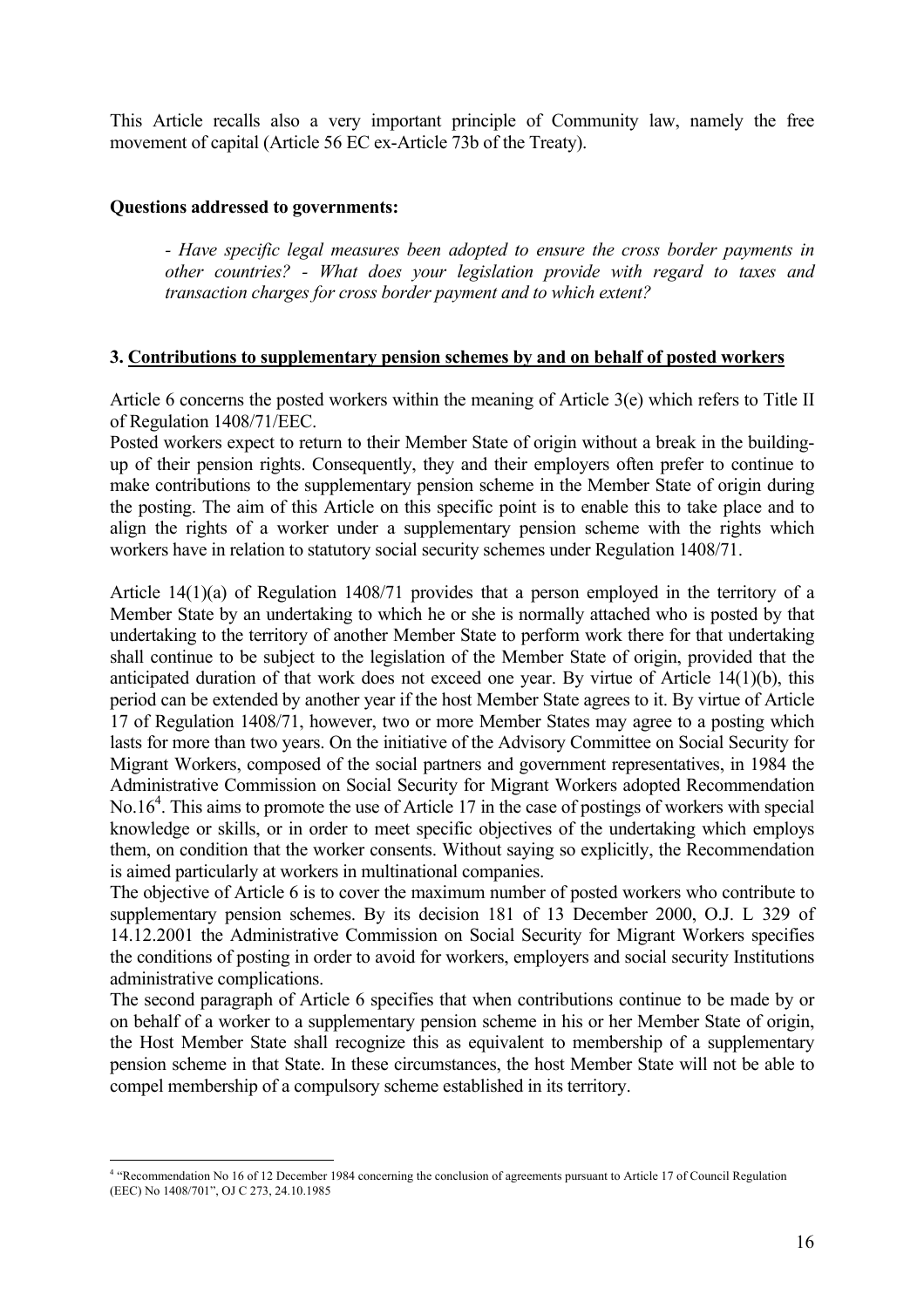This provision is in line with the case-law of the Court of Justice. In its judgment in the case *Guiot*<sup>5</sup>, the Court held that Articles 59 and 60 of the Treaty preclude a Member State from requiring an undertaking established in another Member State and temporarily carrying out work in the first-mentioned Member State to pay employer's contributions in respect of loyalty stamps and bad-weather stamps with respect to workers assigned to carry out that work, where that undertaking is already liable for comparable contributions, with respect to the same workers and for the same period of work, in the State where it is established.. With its latest Case law<sup>6</sup> the Court confirmed this rule.... In its Judgment of 23 November 1999, in case Arblade e.a., C-369/96 et C-376/96 the Court clarified that Articles 59 of the Treaty (no*w, after amendment, Article 49 EC) and 60 of the Treaty (now Article 50 EC) preclude a Member State from requiring - even by way of public-order legislation - an undertaking established in another Member State, operating in the construction sector and temporarily carrying out work in the first State, to pay, in respect of each worker deployed, employers' contributions to schemes such as the `timbres-intempéries' and `timbres-fidélité' schemes, and to issue to each of such workers an individual record, where the undertaking in question is already subject, in the Member State in*  which it is established, to obligations which are essentially comparable, as regards their *objective of safeguarding the interests of workers, and which relate to the same workers and the same periods of activity.* 

#### **Questions addressed to governments:**

*- Does your legislation permit in a more general context the cross border affiliation?* 

#### **4. Information to scheme members**

According to Article 7 of Directive 98/49/EC.Member States shall take measures to ensure that employers, trustees or others responsible for the management of supplementary pension schemes provide adequate information to scheme members about their supplementary pension benefit rights. They must be given the means to assess the implications as regards their pension if they move to a new job in another Member State, and should be provided with complete information about the possible alternatives and choices. This could be for example, an information on the transfer value with which they will be credited if they decide to transfer their pension rights (provided that this is possible under the scheme concerned), and the possible agreements existing between Member States, and about the pension benefit amount they would receive if their rights were to be preserved within the same scheme.

Such information shall at least correspond to information given to scheme members in respect of whom contributions cease to be made but who remain within the same Member State.

#### **Questions for governments:**

<u>.</u>

*- Please describe the information requirements in this field.* 

<sup>5</sup> to Guiot, Case C-272/94, judgment of 28 March 1996, ECR p. I-1905

 $6$  Judgement of 15 June 2000, in case Sehrer, C-302/98, ECR. p. I-4585

Judgement of 26 January 1999,in case Terhoeve, C-18/95, ECR. p. I-345

Judgement of 23 November 1999, in case Arblade e.a., C-369/96 et C-376/96, ECR. p. I-8453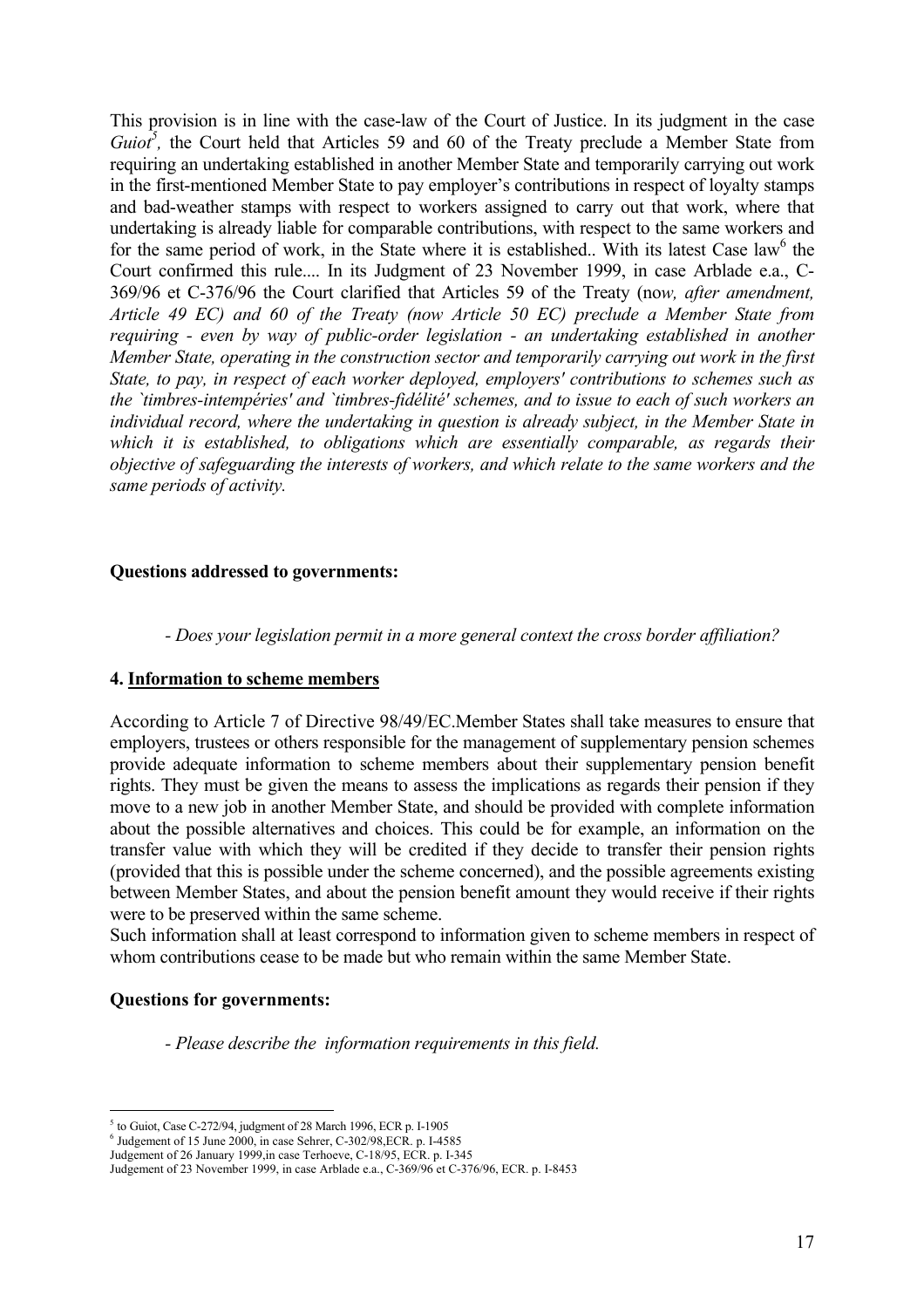### **IV. Final Provisions**

# **1. Retroactivity**

Article 8 of Directive 98/49/EC authorises Member States to provide that the provisions of Article 6 on posted workers shall apply only to postings that commence on or after  $25<sup>th</sup>$  July 2001. It implies an obligation for the Member State to notify this to the Commission.

### **Questions addressed to governments:**

*- Does your government intend to make use of this clause?* 

### **2. Judicial protection**

In article 9, there is a standard clause on judicial protection to be introduced by Member States into their national legal system by adopting measures necessary to enable all persons who consider themselves wronged by failure to apply the provisions of Directive 98/49/EC to pursue their claims by judicial process after possible recourse to other competent authorities.

#### **Questions addressed to governments:**

- *-Is there at present, any judicial protection and in which courts?*
- *Is this right individual?*
- *May it be exercised collectively?*

#### **VI. Questions addressed to governments and to stakeholders**

*- What could be the improvements that you would* propose (legislative or other measures) at national level?

#### **VII Questions addressed to stakeholders (Social partners, representatives of supplementary pension schemes…)**

*- What is your overall assessment on the possible impact of Directive 98/49/EC on protection of workers rights?*

### **Preservation of vested rights**

*- Does discrimination still exist for the preservation of supplementary pension rights between members of a supplementary pension scheme moving to another country and members remaining within the same Member State?* 

*- Please indicate the most frequent problems occurred in relation with preservation of rights.*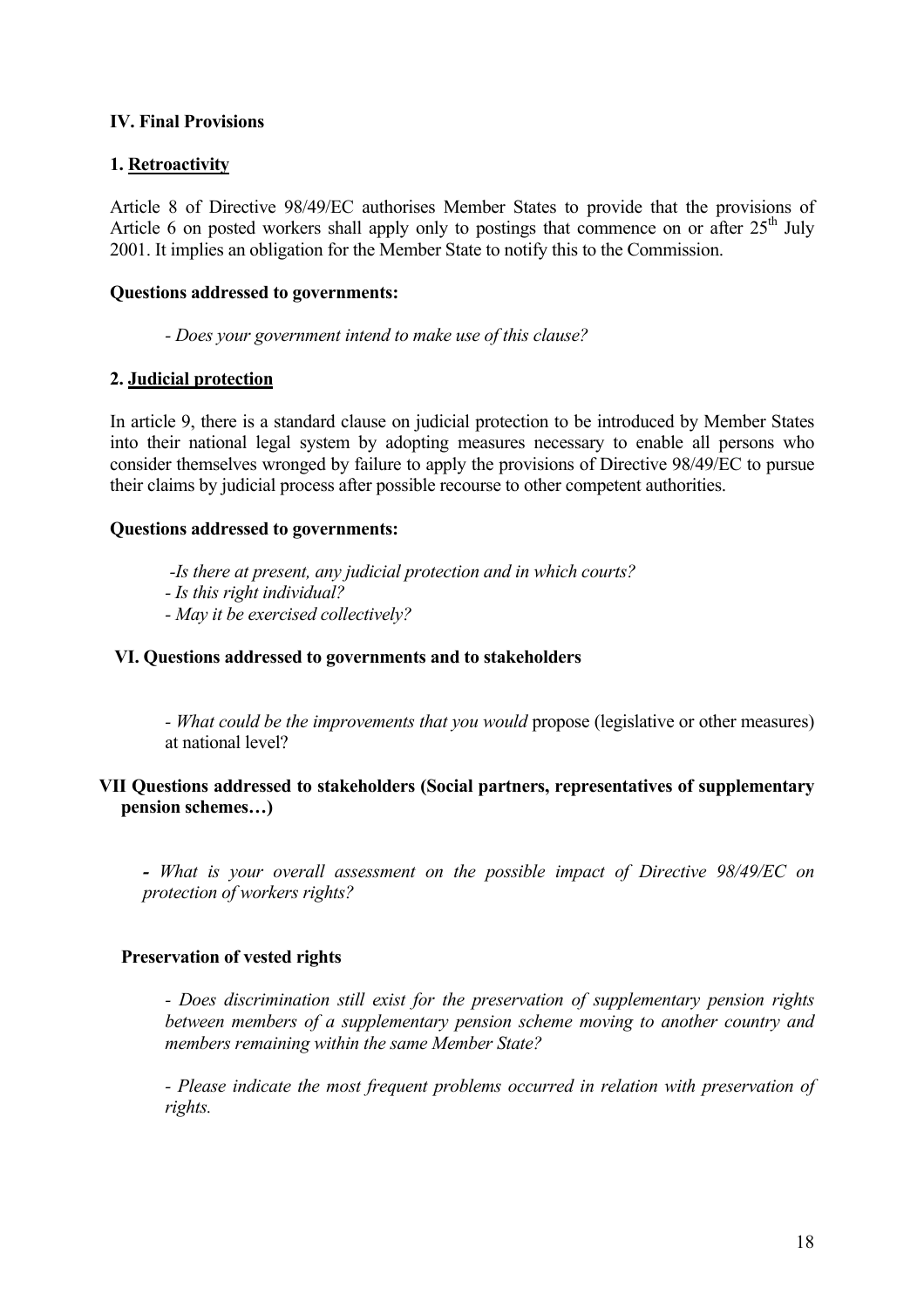#### **Cross border payments**

**-** What are the most frequent problems occurred relating to cross-border payments

- Do the scheme members and the persons holding entitlement still face problems of double taxation and/or double transaction charges? Please give concrete examples.

#### **Contributions to supplementary pension schemes by and on behalf of posted workers**

*- Do the members of a supplementary pension scheme have the possibility to remain affiliated to the previous scheme in the home country, - How does it work in practice in your country?* 

*- What are the more frequent problems occurred by posted workers in this field?* 

#### **Information to scheme members**

*- Do you feel that the necessary legal measures have already been taken in order to ensure the adequate information for scheme members ?* 

*- How does it work in practice?* 

 *Please give concrete examples of the kind of information provided by schemes managers.* 

*- What would you propose in order to improve and make effective this information?* 

#### **Judicial Protection**

*- May trade unions or representatives of supplementary pension schemes exercise the right on judicial protection on behalf of the person discriminated against?* 

*- Have actions been taken?* 

*- Please give the main details of the cases and any decisions that have been handed down.*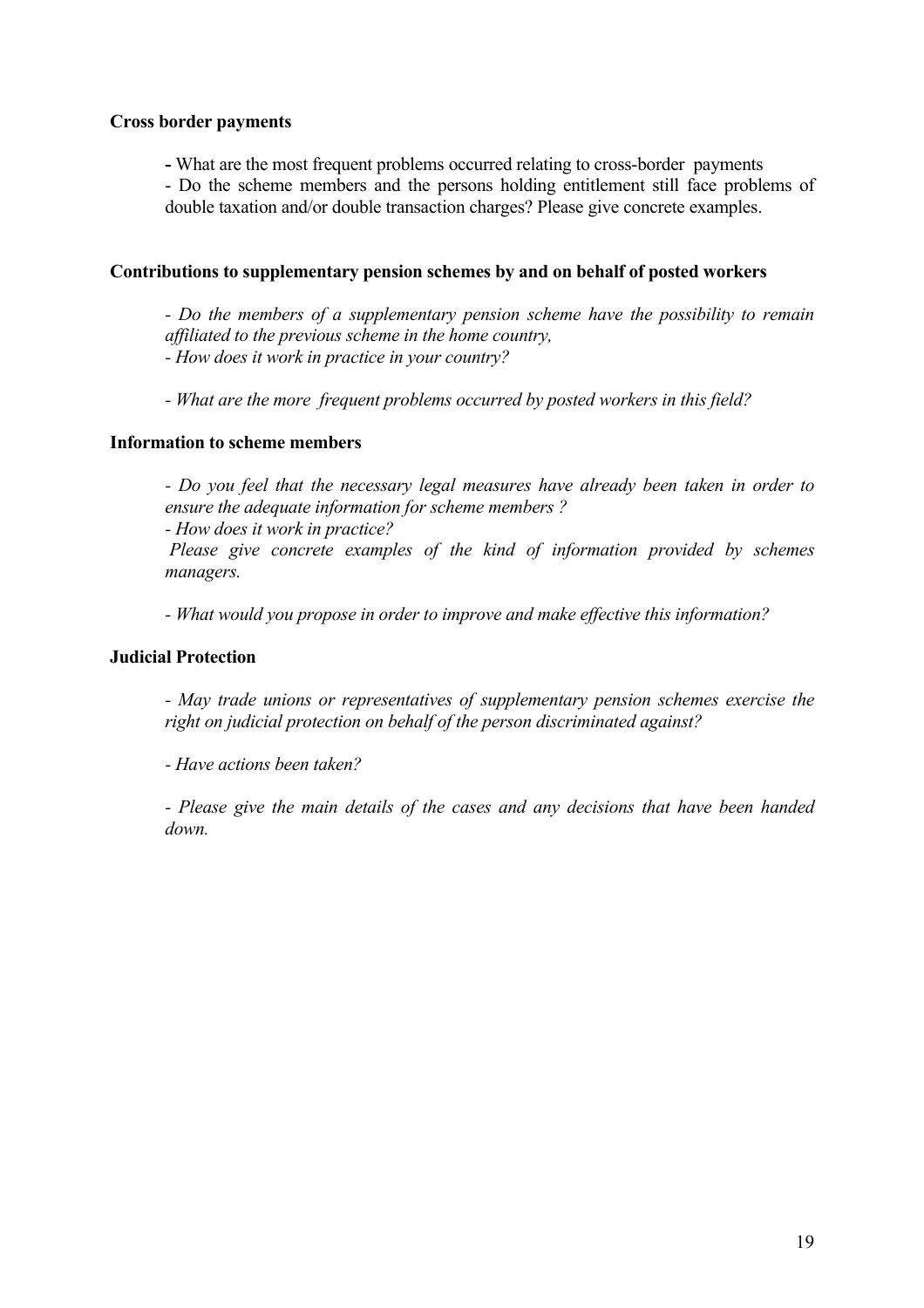# **(2) EURES**

# **IT related issues**

For participation in EURES the most important requirement is that the Public Employment Service disposes of a national level database and website where all national job vacancies are displayed. In addition, EURES actors need to dispose of an adequate work station with internet connection.

With regard to the database/IT infrastructure the following questions are the most pertinent:

1. Is there a dedicated IT unit?

**Department of Labour Force Information Services is the main services unit that carries out IT services (Law on Establishment of Turkish Employment Organization; No. 4904, Art. 9)** 

2. Are IT operating systems up to date with regard to hardware and software?

**Operating systems are up to date. Necessary work and investments have been carried out continuously in order to bring the operating systems up to date with regard to hardware and software.** 

3. Is the IT system networked to all offices and linked to a central database?

**At present, IT system operates online on a single network with local and central databases at 104 offices in 81 provinces.** 

**Efforts towards establishing a new system in the framework of e-transformation project are going on. This newly designed system is planned to work on a single network and use a single central database.** 

4. What job coding system is used (ISCO, NACE)?

**The coding system called ISCO 88 is used. The occupations classified according to this coding system are included in Turkish Occupational Dictionary and matching procedures are carried out according to this system. ISIC rev. 3 system is used in the classification of economic activities.** 

**In new system to be designed in the framework of e-transformation project, ISCO 88 will continue to be used for occupations, and NACE coding system for economic activities.** 

5. Is information on registrants available on IT systems at national level as well as regional and is it disaggregated by age group, education level, length of unemployment?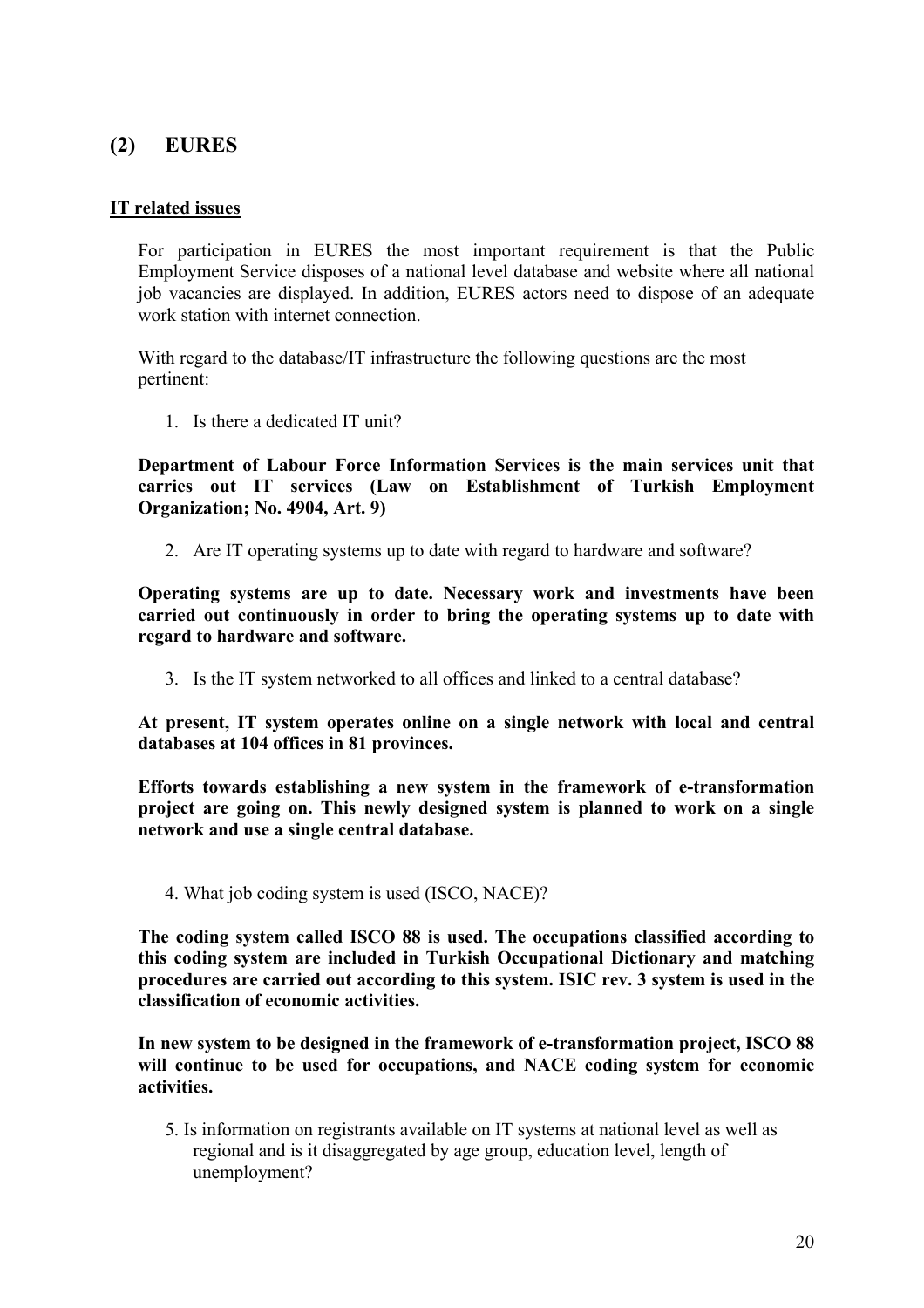**The data on registered persons are accessible both at regional and local level as from the date of registration to the ISKUR (Turkish Employment Organization). This data is disaggregated by age group, educational level and length of unemployment (waiting period as registered unemployed to the ISKUR).** 

In addition for the IT infrastructure at office level:

1. Do PES public offices have good self-service facilities?

**Within the framework of the Active Labour Market Project (ALMP) implemented during 2003-2006, the self-service areas have been established at the pilot offices in 8 provinces and model offices in 20 provinces. Dissemination of the best practices of these offices to other offices is going on.** 

2. Are self-service computers available to Jobseekers?

**Following the establishment of the self-service areas, self-service computers for job seekers were distributed to these areas. Currently, services are provided at 35 offices in 28 provinces with 16 self-service computers and 75 kiosks.** 

3. If not is there a plan to improve such resources with an appropriate budget allocated?

#### **It is planned that available services will be extended to remaining offices in 2007.**

4. What percentage of offices have actually been modernised?

**30 % of the ISKUR's offices were modernized physically (renovated or newly built) in the last 3 years. As regards IT infrastructure, about 100 % of the network, about 60% of the hardware and 90% of the software systems are modernized. New developments are followed continously.** 

5. Are computers available to all front-line staff?

#### **All staff have computers.**

6. Are PES public offices sufficiently accessible from disadvantaged areas?

**ISKUR provides its services at 104 offices in 81 provincial offices nation-wide. Thus, all areas are equal in having access to ISKUR.**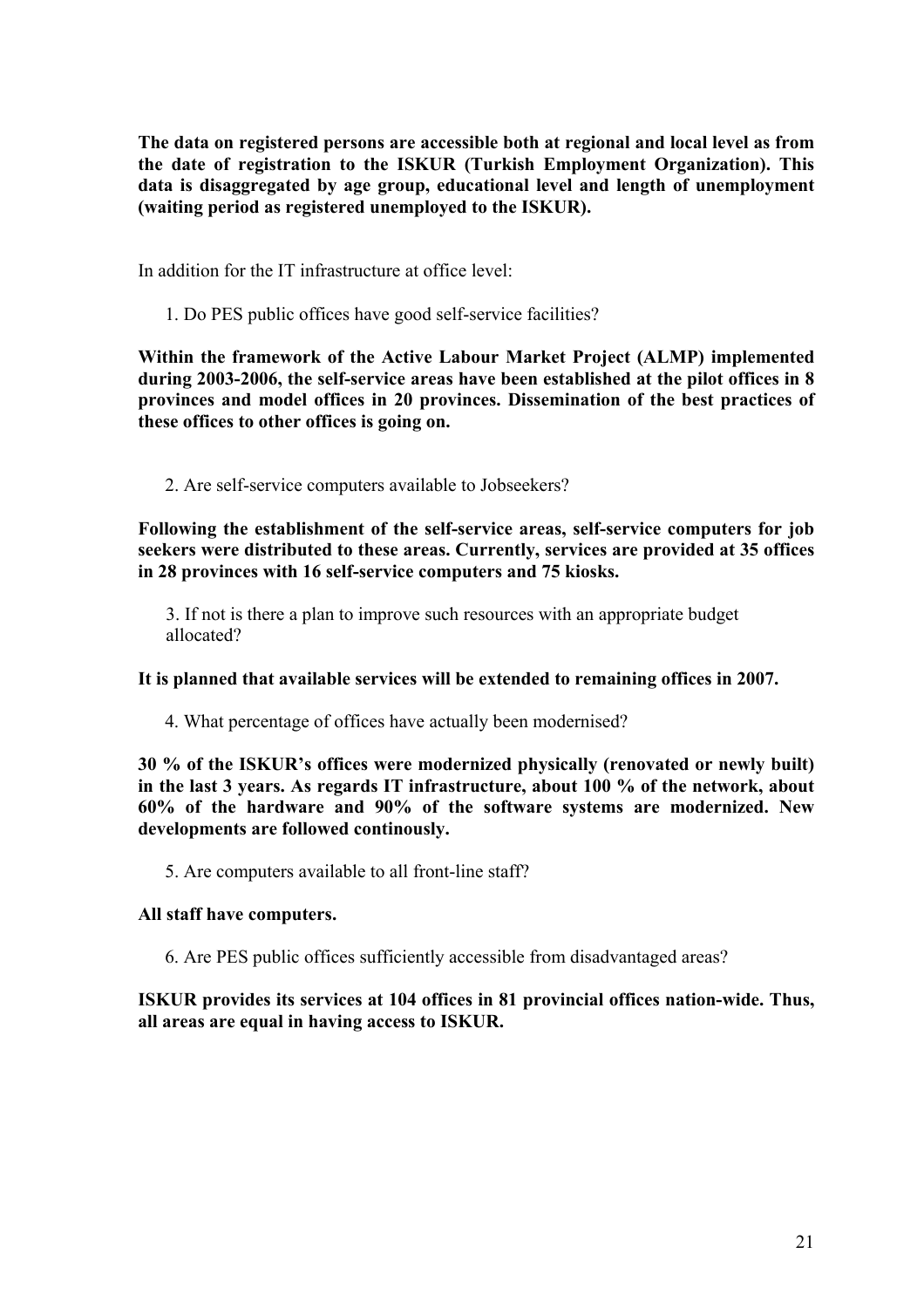#### **Vacancies**

1. Please describe the way in which you handle vacancies in your country? Do you have a coordinated approach at national or regional level?

**Public institutions have to inform ISKUR about their vacancies and employ persons from the registrations of ISKUR in Turkey. This requirement is not applied to private sector, so entrepreneurs can recruit staff by means of private employment agencies, newspaper advertisements, internet and direct applications.** 

**ISKUR's local offices cooperates in the matching process. In addition, there is a voluntary cooperation between ISKUR and other employment services (private employment offices, internet etc.).** 

2 Is there any centralised database of vacancies and job applications? Is it accessible via a website (intranet or internet)?

**There is centralized database of job applications and vacancies. It is accessible for unemployed by intranet or internet under current system.** 

**Unemployed will be able to register as unemployed to ISKUR website by themselves and employers will access to labour force fitting to their needs or have matching services in electronic form by the beginning of 2007.** 

3. Please describe how you clear vacancies and applications?

**The vacancies in public sector institutions are cleared by ISKUR according to the labour force demands of these institutions. ISKUR sends these institutions the score list of candidates who have taken the examination held centrally.** 

**As regards private sector, the selection process with regard to labour force demands classified as ordinary, handicapped, ex-convicts and terror-stricken is made according to the the dates of registrations among active enrollments. If there are not enough job seekers registered in ISKUR's inventory classified as active enrollments, the same procedure is applied for passive enrollments. If particular criteria exists in the demand, ISKUR, having found these appropriate, may consider this criteria exclusively for this demand when it finds them appropriate and justifiable.** 

**Job seekers determined following this process are invited to the ISKUR. Explanatory information about the job and employer is given to the job seeker. Their suitability to the job is controlled. The ones who possess required qualifications and wish to go to the interview are sent to the employer.** 

**Whether or not the job seekers are employed is recorded and followed by the ISKUR.**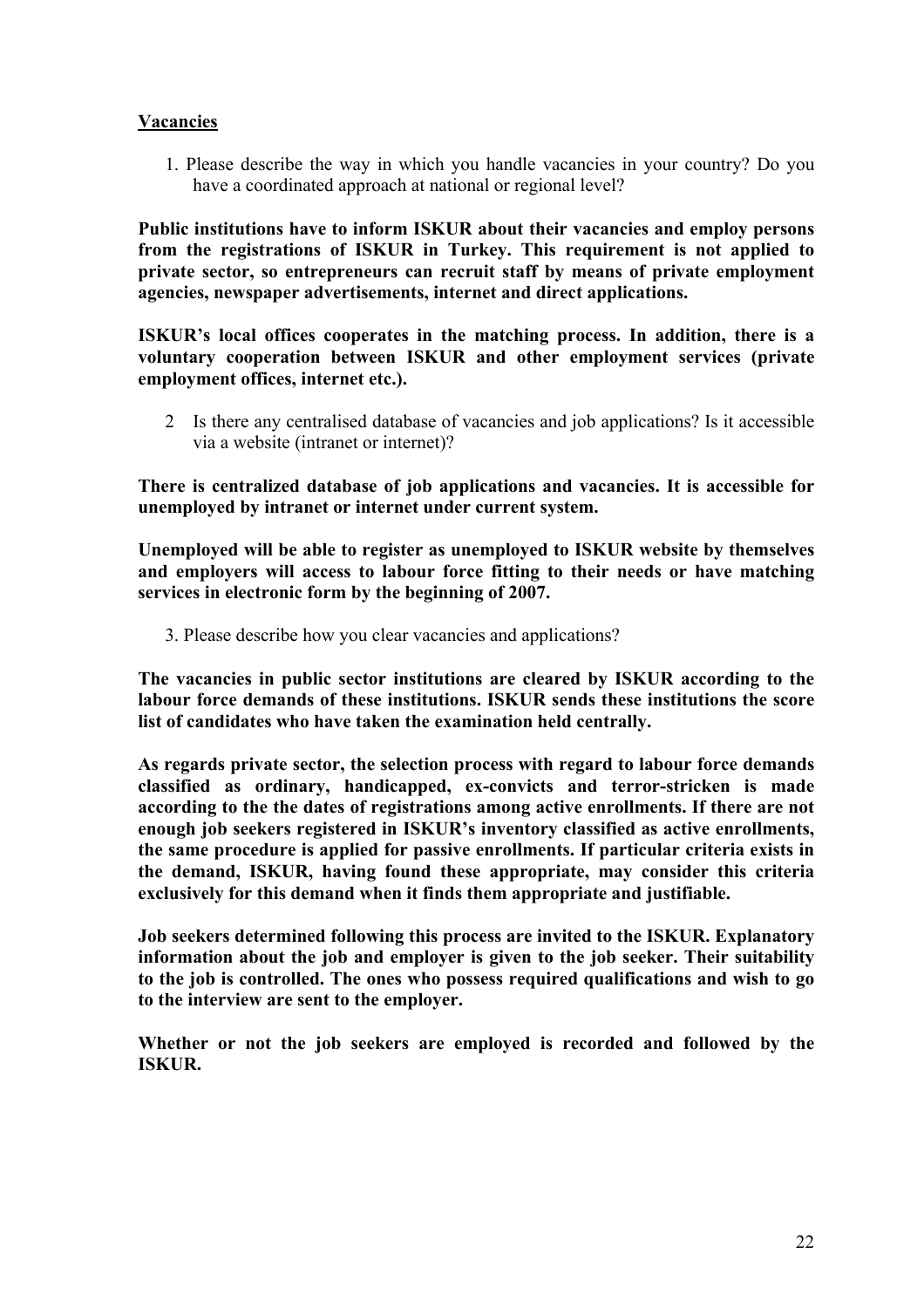4. Do you have any counselling system in place that supports the geographical and professional mobility (advise how to find a job, how to upgrade one's skills, how to acquire new ones, how to re-train).

**ISKUR has career-building centres in 43 local offices and 18 of these offices have employment services where employment, guidance and counselling services are provided in order to make occupational career to unemployed people.** 

5. Any specific policy vis-à-vis underprivileged/special needs groups concerning filling in of vacancies?

**Within the framework of the Article 30 of the Labour Law No. 4857; the enterprises, which have more than 50 employees, have to employ 6 % disadvantageous people such as disabled, ex-convicts, and people adversely affected by terrorism. Moreover, the quota system is applied 0,1% to the youth who grew up in orphanage within the framework of the Law No. 3413.** 

**Furthermore, some projects such as the Active Labour Market Project have been implemented in order to increase employability of these groups through vocational training and counselling services.** 

6. Do you work directly with employers? How?

**In determining vacancies and monitoring labour market, periodic information is taken from businesses, work places are visited, and direct contact and dialogue with employers is established.** 

**Employers will be able to benefit from the services provided by ISKUR's website from the beginning of 2007.** 

7. How do you fund these activities (if relevant)?

### **These activities are financed by ISKUR budget, grants and/or loans provided from national and international institutions.**

### **Labour Market and Mobility**

1. Do you collect statistics on the internal and external mobility in your country? Do you collect statistics in the cross border regions/do you collect statistics on commuting?

**Statistics on internal and external mobility in Turkey are collected by TUIK by using ISKUR's and EUROSTAT's statistics.** 

**Most of the statistics which are produced by TUIK are published according to urban/rural classification. (Urban area: Residential area whose population is 20 001 and above. Rural area: Residential area whose population is 20 000 and below)**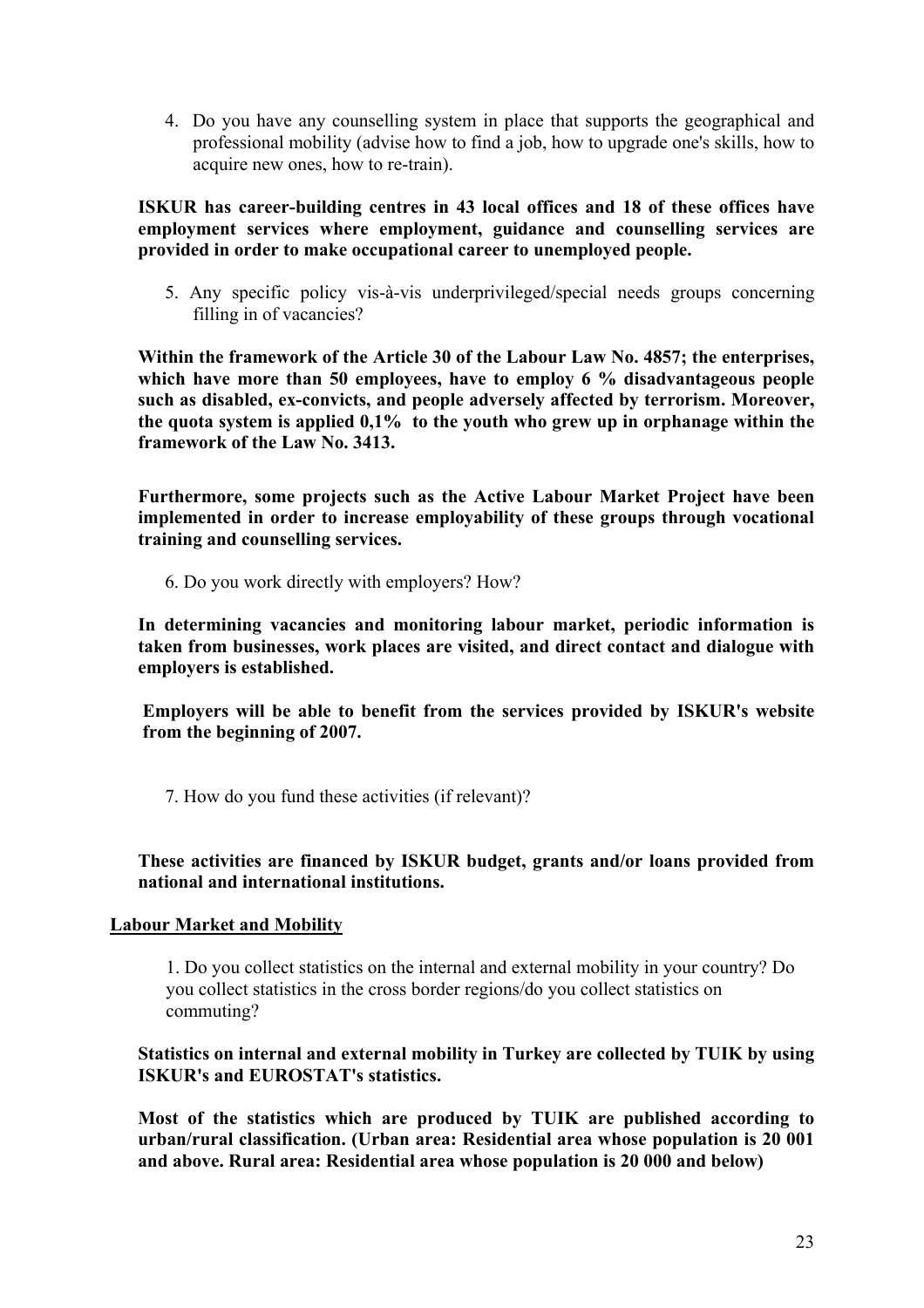2. Do you follow the changes in the labour market and update the fluctuations (shortages and surpluses of workers in specific sectors).

**Changes and general tendencies in the labour market are followed by means of Household Labour Force Survey results which have been published by TUIK since 1988. These surveys are based on ILO's and EUROSTAT standards.** 

**It is possible to have access to news letters and periodic results which are published in Turkish and English from TUIK's website. http://www.tuik.gov.tr/VeriBilgi.do**

3. Do you map trends in the labour market?

**The data concerning labour market are followed continuously on a monthly basis through the household labour surveys since 2000.** 

**The data on the labour demand are obtained from the records of ISKUR. On the other hand, the projects at the level of province and region have been applied and these efforts will be extended nation-wide (Active Labour Market Project /ALMP, Vocational Development Project/MEGEP, Generalizing Working Life Project, Konya-Karaman Project, ILO-Kocaeli Project).** 

4. Do you have updated information on living and working conditions in your country?

**The statistics in this field are produced by MoLSS, ISKUR, Social Securtiy Institution, TUIK.** 

**MoLSS publishes statistical results of inspections in workplaces made by Labour Inspection Board.** 

**ISKUR publishes monthly statistical bulletins and annals of statistics, by classifying registered labour force into various categories.** 

**Social Security Institution publishes statistics annually on work accidents and occupational diseases based on the result of inspections in workplaces made by Insurance Inspection Board.** 

**Household labour force surveys provides up to date information about working conditions of employed people. By these surveys, it is possible to obtain detailed information about economic activities, occupations, employment positions, working hours, working types (full-time, part-time, permanent, temporary) of employed persons.** 

**In order to compile more comprehensive information relating to living conditions as well as income distribution, relative poverty, absolute poverty and social exclusion, "Survey on Distribution of Income and Living Conditions" has been implemented since 2005. This survey is based on the standards of EUROSTAT.**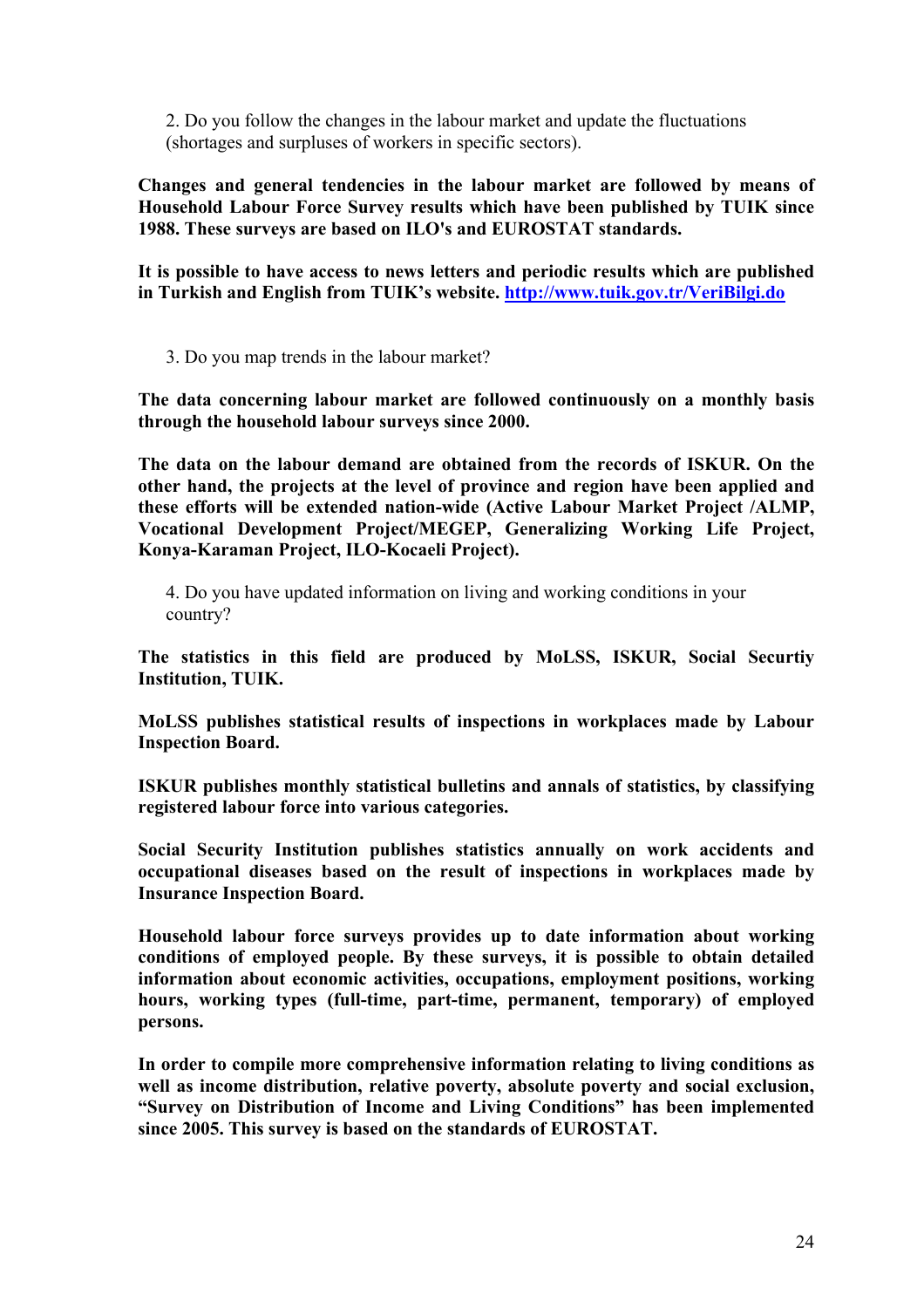**From these different resources, up to date data concerning living and working conditions are able to be collected.** 

5. Do you have a free counselling service for foreigners who come to your country for work purposes?

**Relevant departments of ISKUR and MoLSS (Department of Work Permit for Foreigners) provide the needed counselling service without charge.** 

6. Any service for your own nationals returning from abroad for their re-integration into the labour market?

**The great majority of nationals returning permanently from abroad to our country is the ones who completed the active working life and who were awarded pension by the long-term insurance. The services provided to these people are predominantly oriented towards protection of social security.** 

**In the past years, many projects were implemented for spouse and children staying in Turkey of our nationals returning permanently from abroad and these projects aimed at vocational training, solving the problem of adaptation and reintegration of them into the labour market.** 

**Turkish nationals returning permanently from abroad to and participating actively in labour market have benefited from all facilities under the same conditions as the nationals resident in Turkey.** 

#### **Staff and Human Resources Development**

1. How well is your PES staff (both centrally and in the regions) prepared to: draft projects, plan budgets. What are their linguistic capacities?

**In recent years, the ISKUR's staff have gained much experience and knowledge in the fields of project designing and budget preparation thanks to the World Bank projects, ILO projects, projects implemented in different countries (in Germany and Sweden), EU-funded projects, European Training Foundation-funded projects and projects in the framework of National Observatory. In addition to these, by continuous training and newly recruited personnel the capacity of the ISKUR is improving progressively.** 

**The foreign language competency is around 5%.** 

#### **Quality Monitoring**

1. How do you monitor the quality and quantity of the services provided by the public employment services?

**In line with the ISO 9000 quality certificate that was given to the ISKUR by Turkish Standardization Institute, ISKUR works in a dedicated manner bearing the**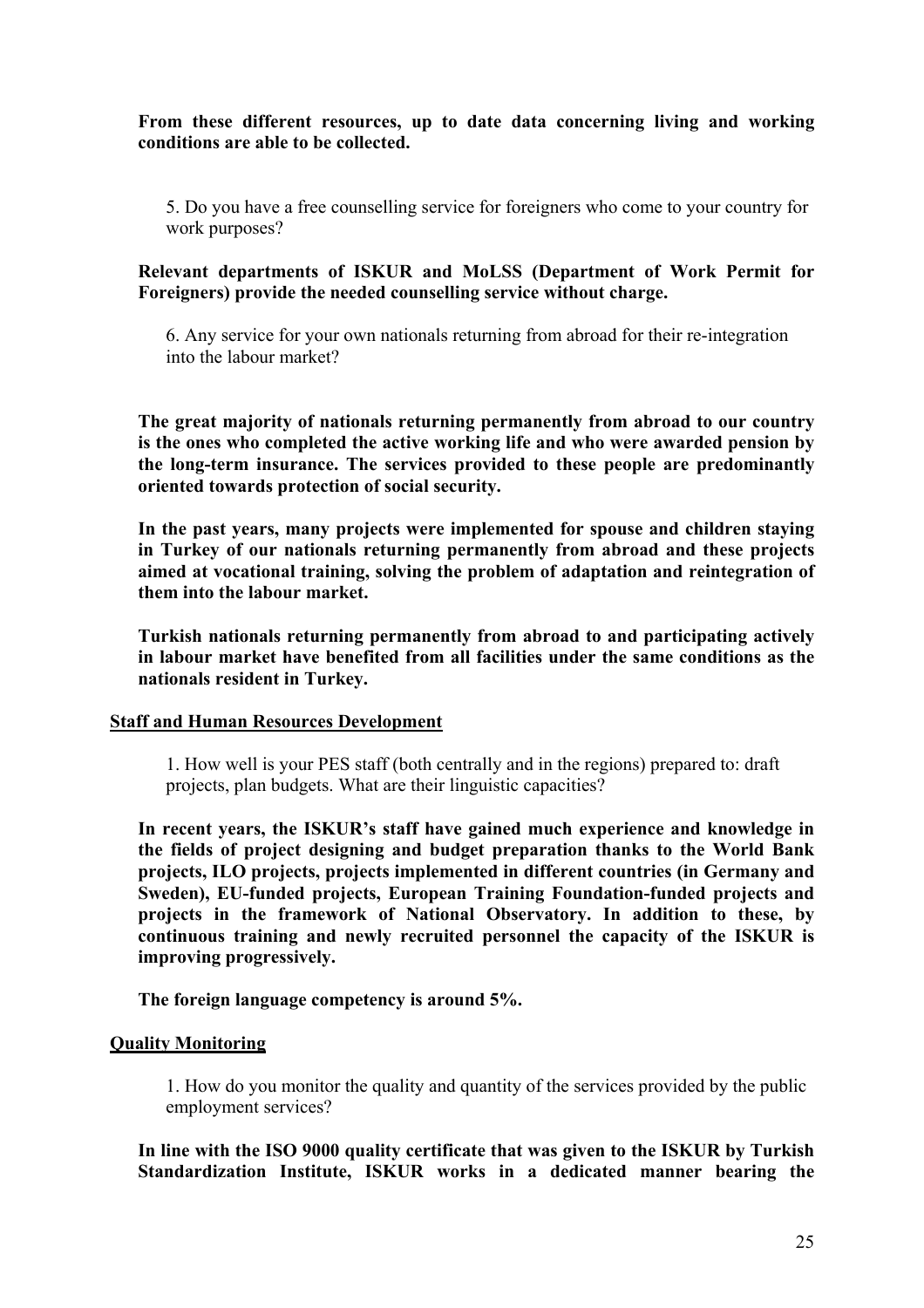**philosophy of planning, implementation, monitoring, assessment and improvement and customer satisfaction is measured periodically.** 

**On the other hand, the services provided by the institution are assessed and analysed with performance inspection carried out by independent auditing institutions and by internal and external inspectors.**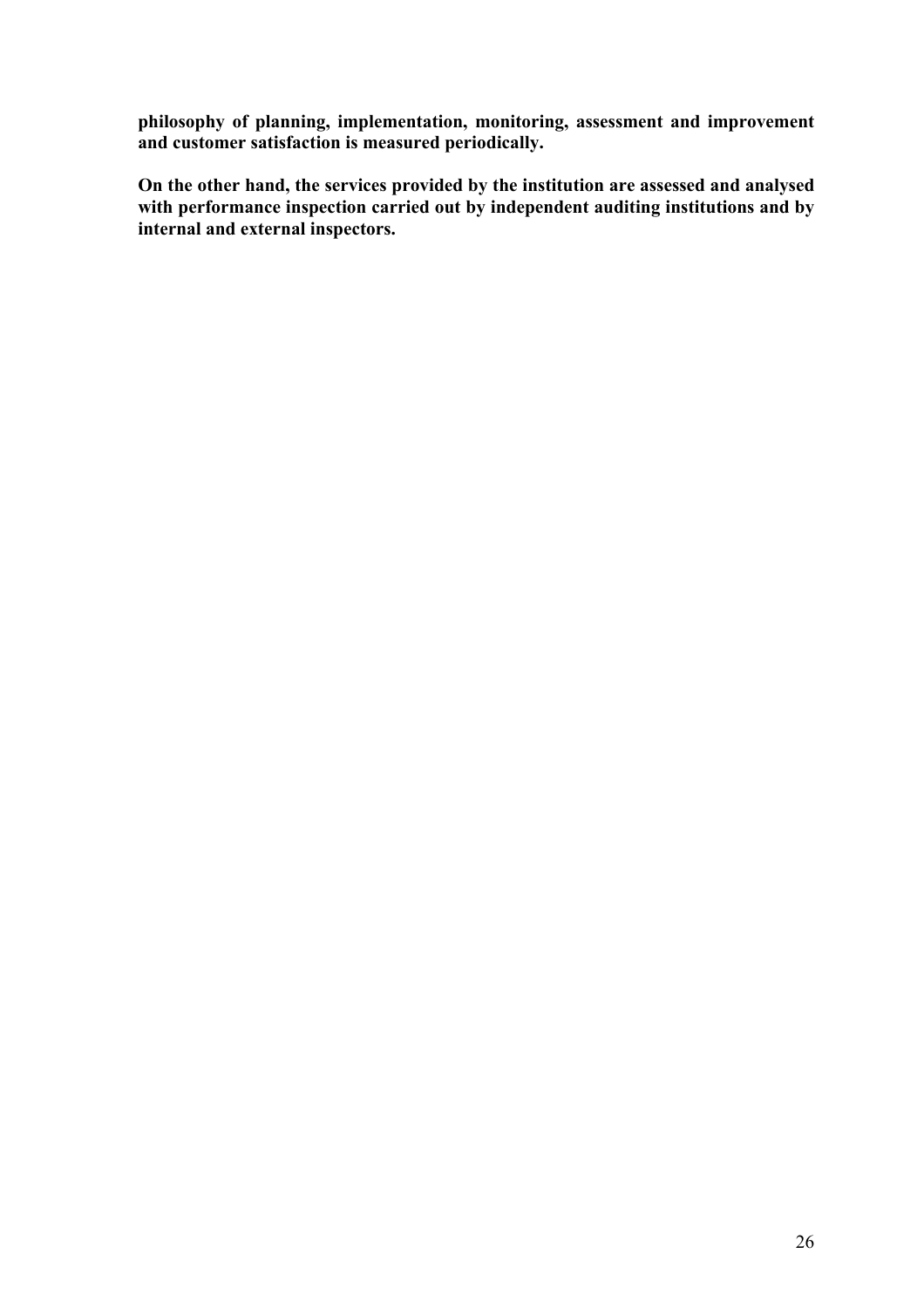# **(3) COORDINATION OF SOCIAL SECURITY SYSTEMS**

# A. Scope of Coordination<sup>7</sup>:

#### 1. Personal Scope

a) Does your social security legislation clearly define employed persons/self employed persons and members of the family?

**The social security legislation applied in Turkey clearly defines employed persons/selfemployed persons and the members of the family.** 

#### **Definition of Employed Person**

**i) "Those who are employed by one or more employers depending on a employment contract in private or public sector is accepted as an insured according to this Law." (Law No.506, Art. 2) "The family members are; spouse, children, and mother and father whom the insured is responsible to take care of." (Law No.506, Art. 106)** 

#### **Definition of Self-Employed Person**

**ii) "Those who are working for their own account and without any contracts with an employer is accepted as insured according to this Law." (Law No.1479, Art. 24) "The family members are; spouse, children, and mother and father whom the insured is responsible to take care of. "** 

#### **Definition of Civil Servant**

**iii) "Those who are working in public entities as a civil servant are considered as insured." (Law No.5434, Art. 12) "The family members are; spouse, children, and mother and father who may benefit from pensions as survivors."(Law No.5434, Art. 67)** 

 7 Ref. Council Regulation 1408/71 and 574/72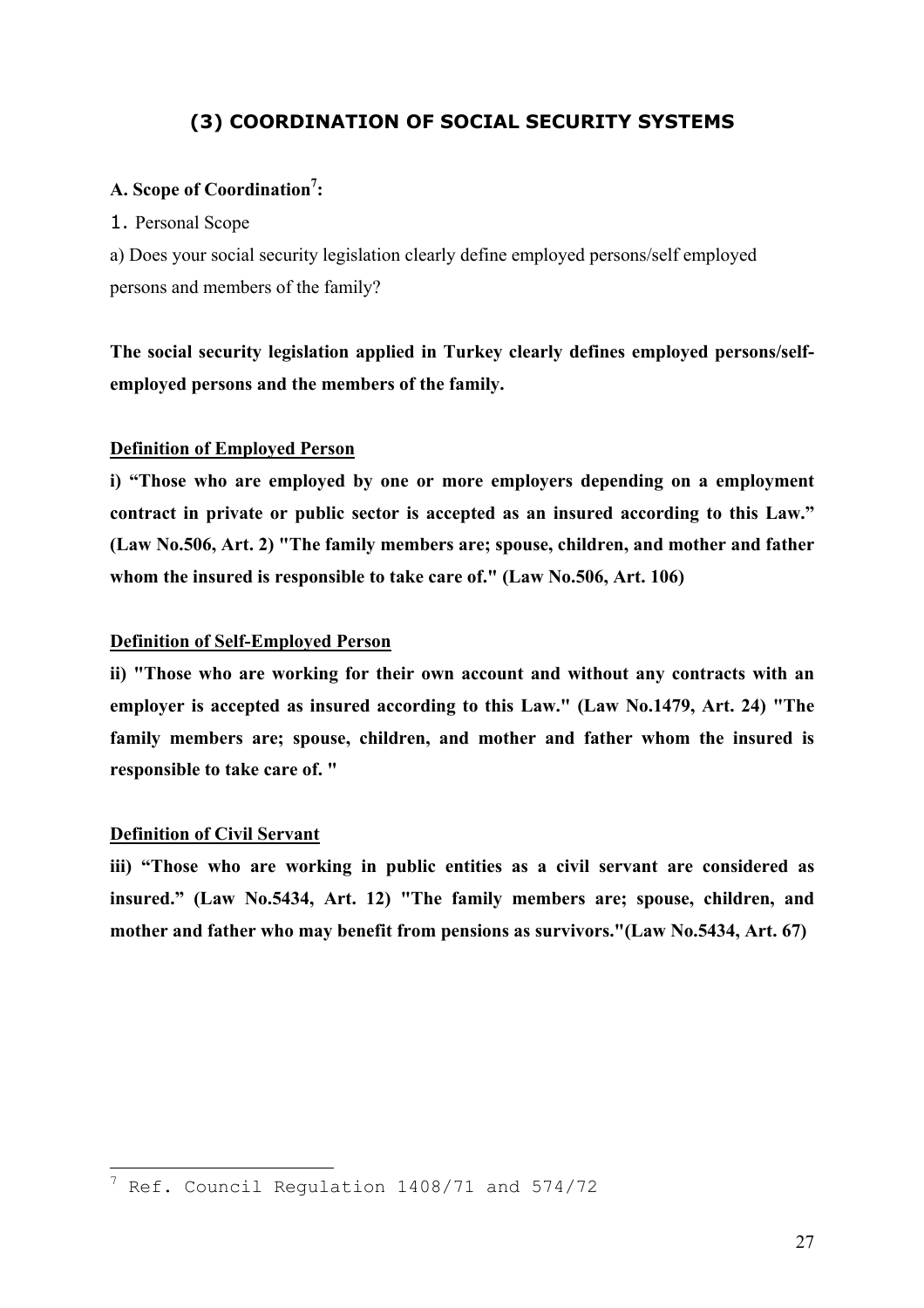#### **2. Material Scope:**

a) Regulation 1408/71 will apply to the social security branches mentioned in Article 4: are all these branches covered by your legislation?

**All the insurance branches mentioned in Regulation 1408/71, with the exception of family benefits, are covered for employed persons by the Social Insurance Institution (SSK).** 

**All the insurance branches, wtih the exception of family benefits, unemployment insurance, maternity insurance and occupational diseases/work accidents, are covered for the self-employed by the BAG-KUR. However, in case of maternity, the health care expenditures are financed via sickness insurance. Upon the invalidity of the insured due to work accident, the invalidity pension is granted to the insured, and in case of death of the insured, death pension is granted to the survivors.** 

**All the insurance branches, with the exception of family benefits and unemployment**  insurance, are covered for civil servants by the Retirement Fund. However, the civil **servants actively working are paid allowances for unemployed spouse and up to two children by their institutions. In addition, their institutions pay full salary (without any deduction) to the civil servants for the period of maternal leave in case of maternity. Upon the death of the insured due to work accident, the death pensions are granted to the survivors.** 

**According to the Social Insurances and the General Health Insurance Law which will be in force on 1 January 2007, all the insurance branches, with the exception of the family benefits, will be applicaple to all insured persons. However, the unemployment insurance will continue to cover only those who are working with an employment contract.**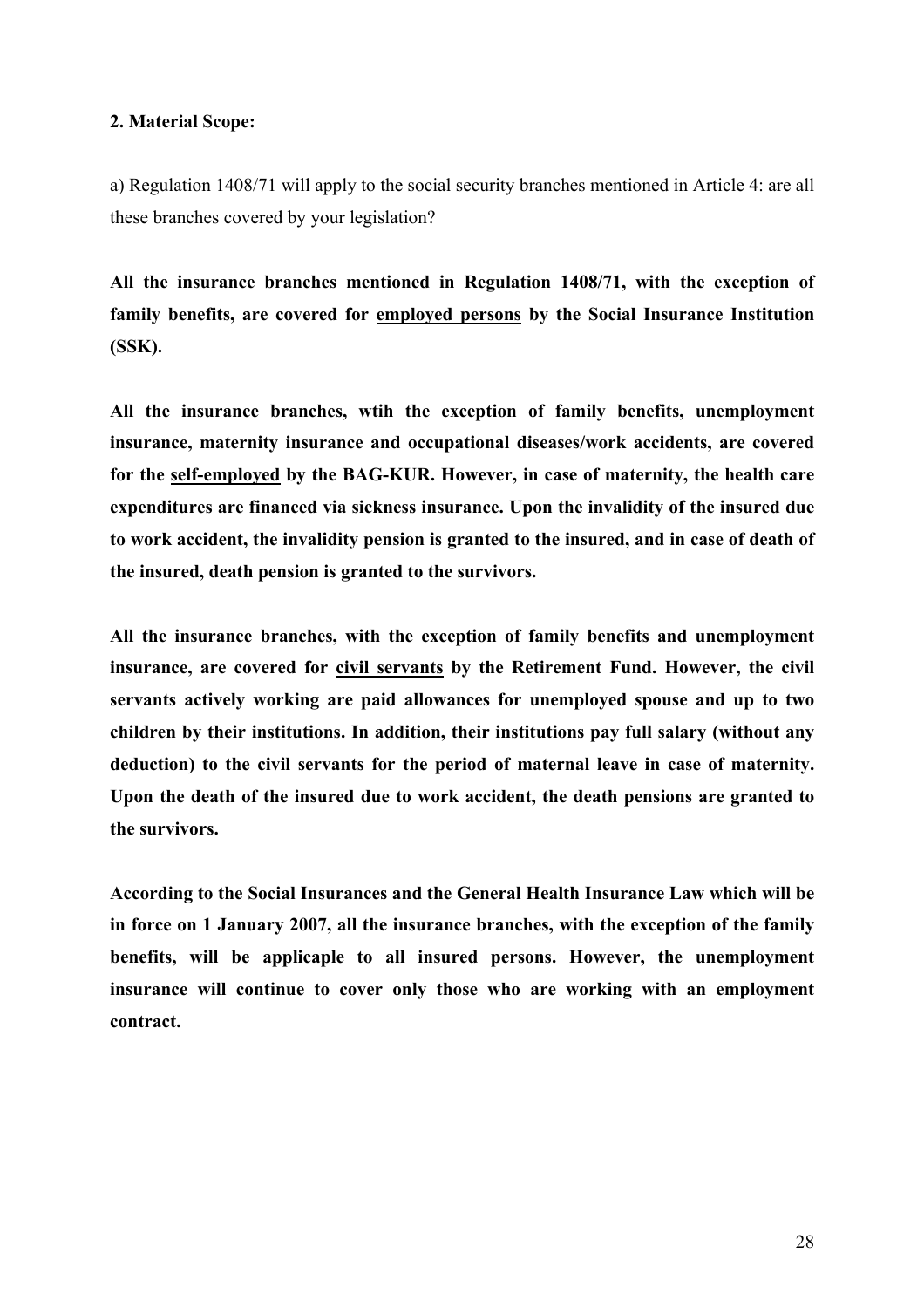b) As regards Article 5, can you list the legislation and social security schemes covered by the regulation?

**The Social Security System in Turkey consists of three regimes;** 

- − **the general regime**
- − **regime for civil servants**
- − **regime for the self-employed**

**The social protection legislation in Turkey is based on contributory and noncontributory systems.** 

# **CONTRIBUTORY SYSTEM**

- **Social Security Institution Law No. 5502**
- **Social Insurance and General Health Insurance Law No. 5510 will enter into force on 1 January 2007**
- **During the transitional period, certain Articles of the Laws mentioned below will remain in force in order to protect vested rights of the currently insureds:** 
	- **Social Insurance Law No. 506,**
	- **Social Insurance Law For Agricultural Employees No. 2925,**
	- **Social Insurance Law No. 1479 (for craftsmen, artisans and other self employed),**
	- **Social Insurance Law No. 2926 (for self-employed in agricultural sector),**
	- **Law on Retirement Fund No. 5434 (for civil servants)**
- **Law on Unemployment Insurance No. 4447.**

# **NON-CONTRIBUTORY SYSTEM**

- **Law on Social Assistance and Solidarity Fund No. 3294**
- **Law on Awarding Pension to the Elderly People (65 years old and over) No. 2022**
- **General Directorate for Social Services and Child Protection Law No. 2828**
- **Law on Issuance of Green Cards for the Citizens who are Incapable to Pay for Health Care Services No. 3816**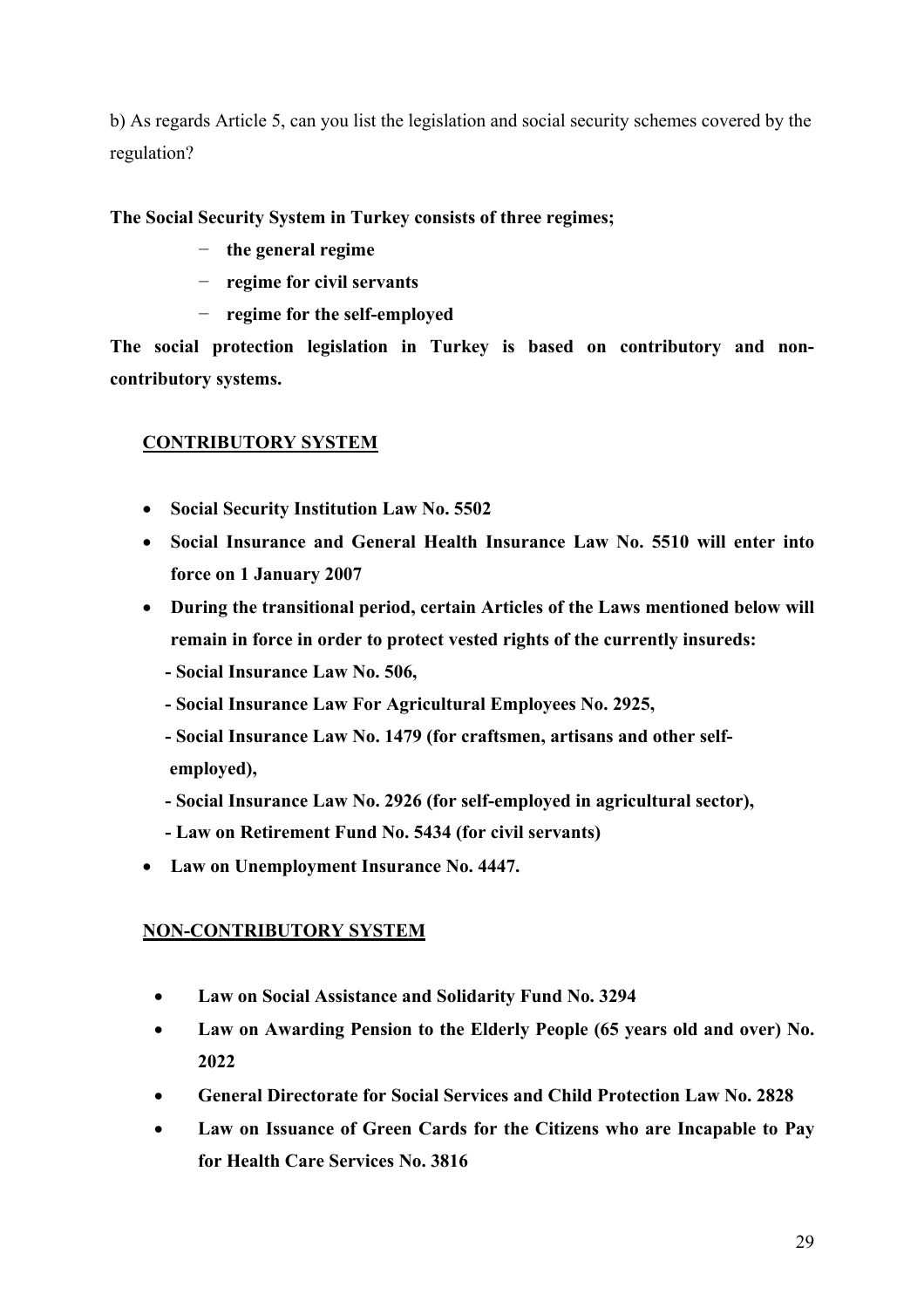c) Is there a clear distinction between social security benefits and social assistance as provided for by the Regulation?

**There is a distinction between social security benefits and social assistance system in Turkey. The social security benefits are granted via the contributory system. In this case, the benefits are based on the employment relationship and the number of days of contribution. On the other hand, the social assistance is financed from the noncontributory system and depends on the income level.** 

**The social security reform envisages to introduce a means-tested social assistance system which aims to be objective in granting the public resources allocated for social assistance and to render the system accessible by all who are in need. The benefit from the social assistance system will be defined as a right for all qualified persons.** 

d) Are there special regimes for war victims?

**There are special arrangements for those who have directly joined war. According to Law on Retirement Fund No. 5434, invalidity pension to the war victims and death pension to their survivors in case of death are granted.**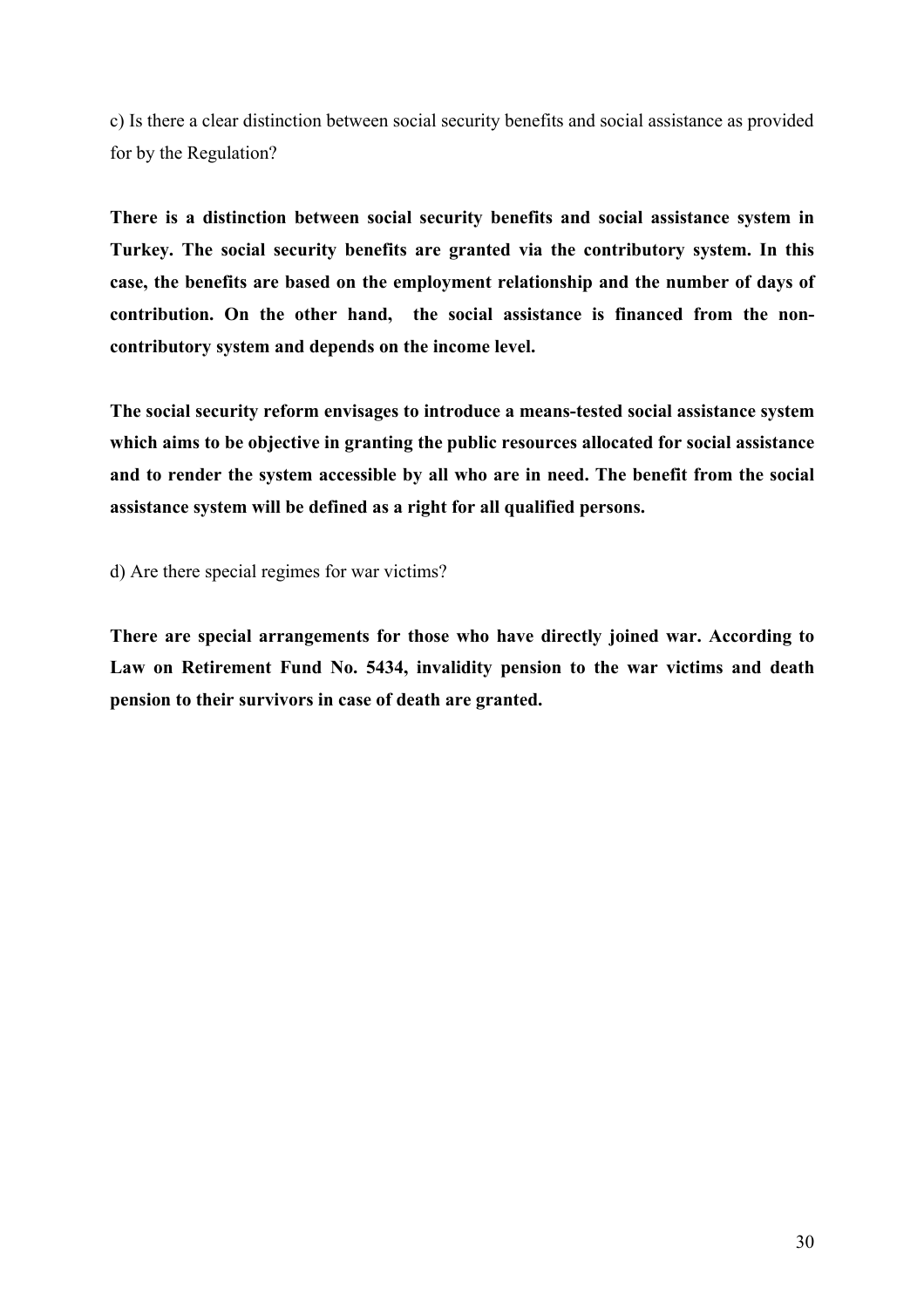e) Please provide a list of your bilateral social security conventions.

|                                | <b>DATE OF</b>   | <b>ENTRY INTO</b> |
|--------------------------------|------------------|-------------------|
| <b>COUNTRY NAME</b>            | <b>SIGNATURE</b> | <b>FORCE</b>      |
| 01. THE UNITED                 |                  |                   |
| <b>KINGDOM</b>                 | 09.09.1959       | 01.06.1961        |
| 02. GERMANY                    | 30.04.1964       | 01.11.1965        |
| <b>03. THE NETHERLANDS</b>     | 05.04.1966       | 01.02.1968        |
| 04. BELGIUM                    | 04.07.1966       | 01.05.1968        |
| 05. AUSTRIA                    | 12.10.1966       | 01.10.1969        |
| 06. SWITZERLAND                | 01.05.1969       | 01.01.1972        |
| 07. FRANCE                     | 20.01.1972       | 01.08.1973        |
| 08. LIBYA                      | 13.09.1984       | 01.09.1985        |
| 09. DENMARK                    | 22.01.1976       | 01.02.1978        |
| 10. SWEDEN                     | 30.06.1978       | 01.05.1981        |
| 11. NORWAY                     | 20.07.1978       | 01.06.1981        |
| <b>12. TURKISH REPUBLIC OF</b> |                  |                   |
| <b>NORTHERN CYPRUS</b>         | 09.03.1987       | 01.12.1988        |
| <b>13. MACEDONIA</b>           | 06.07.1998       | 01.07.2000        |
| <b>14. AZERBAIJAN</b>          | 17.07.1998       | 09.08.2001        |
| <b>15. ROMANIA</b>             | 06.07.1999       | 01.03.2003        |
| 16. GEORGIA                    | 11.12.1998       | 20.11.2003        |
| 17. CANADA                     | 19.06.1998       | 01.01.2005        |
| 18. QUEBEC                     | 15.10.1998       | 01.01.2005        |
| <b>19. THE CZECH REPUBLIC</b>  | 28.06.2001       | 01.01.2005        |
| 20. BOSNIA-HERZEGOVINA         | 26.07.2002       | 01.09.2004        |
| 21. ALBANIA                    | 14.07.1998       | 01.05.2005        |
| 22. LUXEMBOURG                 | 07.07.2000       | 01.06.2006        |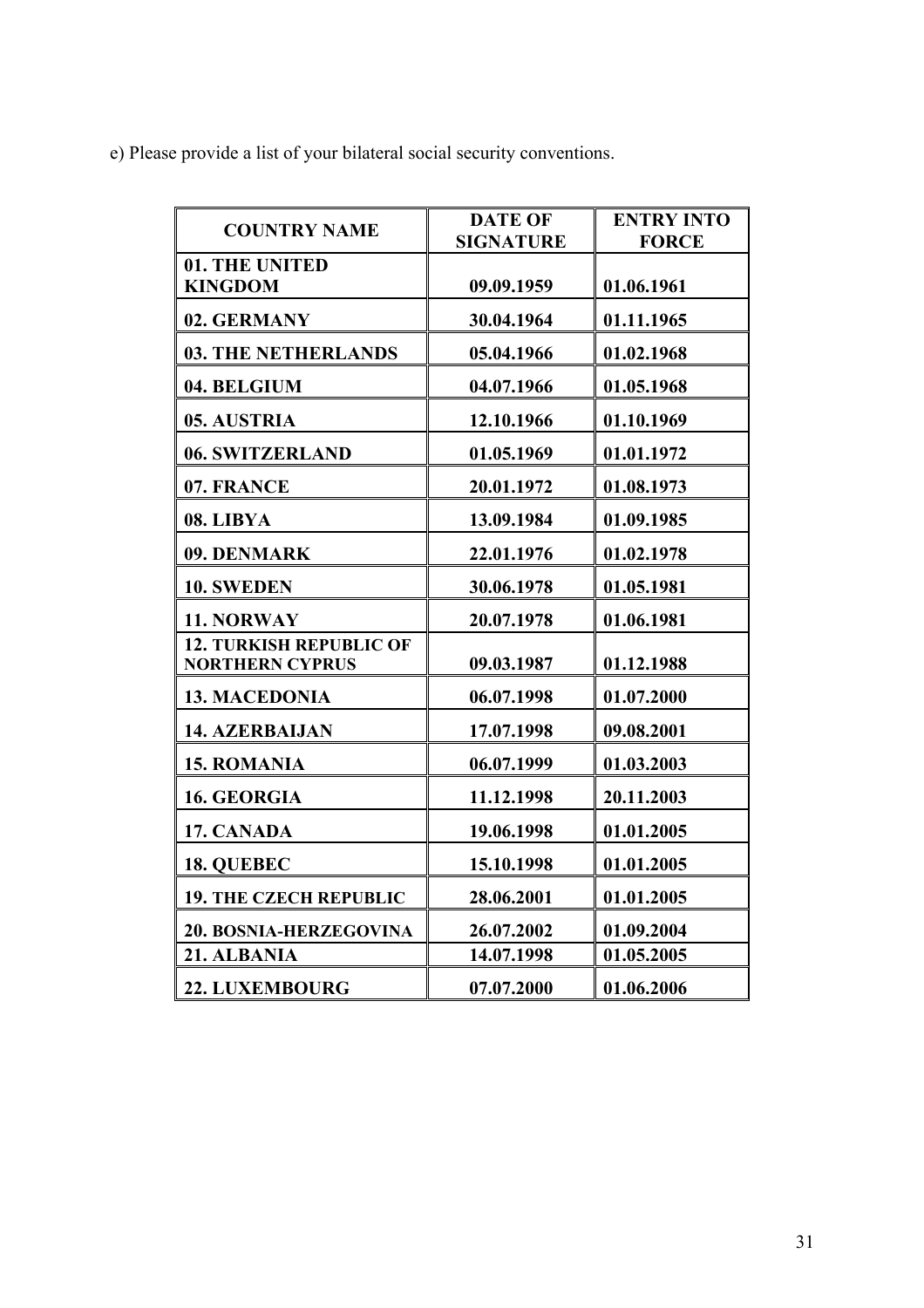### **B. The Main Principles of Coordination**

### **3. Equal Treatment**

a) Are there any examples in your social security legislation where non-nationals are treated less favourable than nationals?

**Foreigners are treated on the same ground as the Turkish nationals benefit from the Social Security System.** 

 **However, unemployment insurance branch can only be applied to those nationals whose country has a bilateral social security agreement with Turkey, due to the reciprocity clause in the relevant Law (Law No. 4447)** 

# **4. Determination of the applicable legislation:**

a) Are your social security schemes based on the principle of *lex loci laboris* or are they based on residence?

### **Turkish social security legislation has adopted the** *lex loci laboris* **principle.**

b) Do you have rules and administrative structures applicable in the case of posting of workers?

**Posted workers coming from the countries, which have a bilateral agreement with Turkey or coming from countries which are party to European Convention on Social Security, are covered by their national social security legislation.** 

**Those coming from other countries continue to be covered by their national legislation provided they inform relevant Turkish authority that they are insured in their home country.** 

**The provisional work and stay of Turkish workers and the self-employed in countries which Turkey has signed bilateral social security agreements are governed by the provisions of the agreements. For the workers working in countries which have not**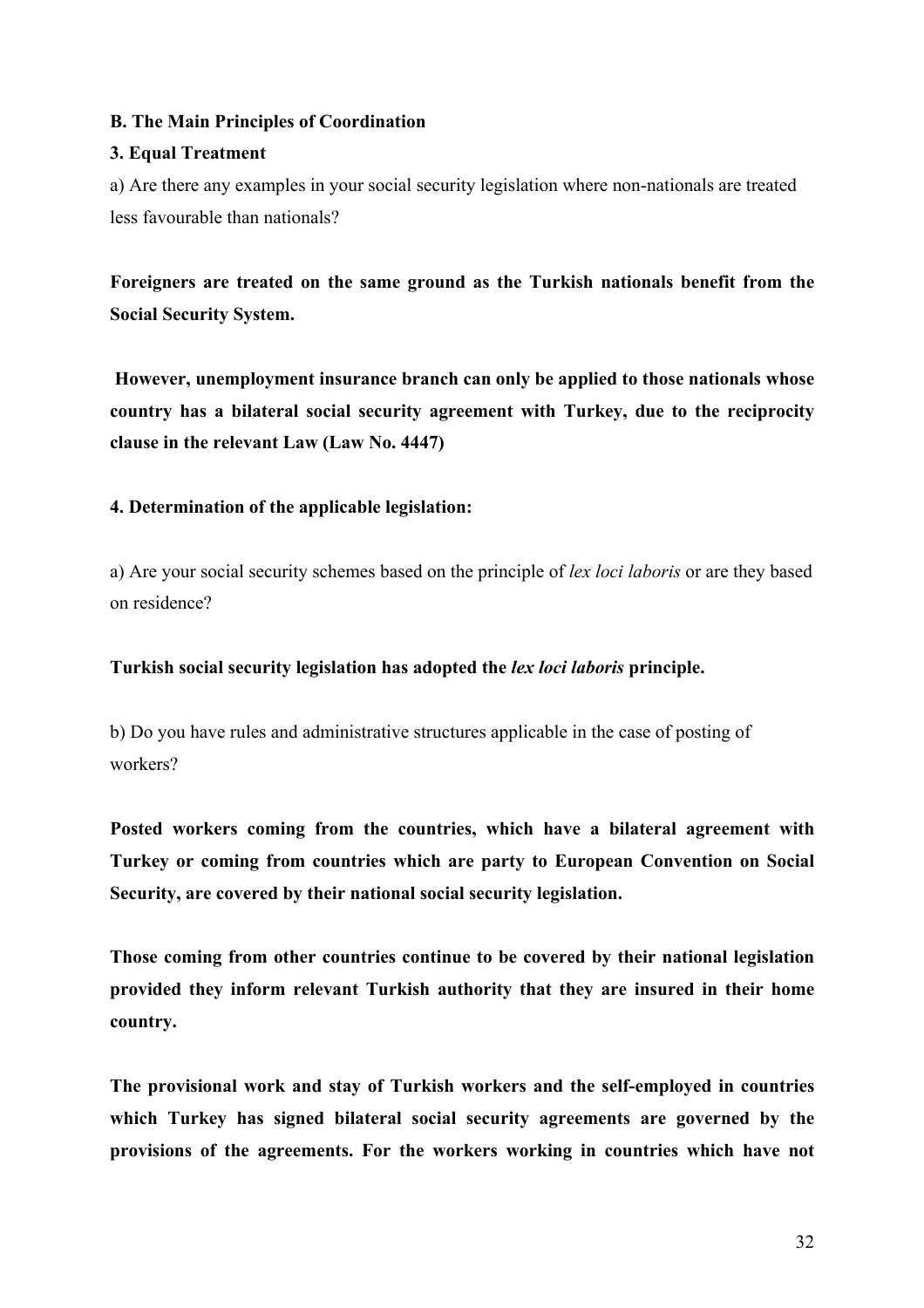**signed bilateral agreements with Turkey, special measures (the collective/group insurance; voluntary insurance; mandatory insurance) in the relevant laws are applied.** 

**According to the Social Insurances and the General Health Insurance Law which will be enter into force on 1 January 2007, those who work in the countries which have not bilateral agreements with Turkey will also be accepted as posted workers.** 

**Currently, SSK and BAG-KUR are the responsible institutions in charge on this matter. As of January 2007, the Social Security Institution will be the sole authority.** 

#### **5. Aggregation of Periods:**

a) Do you have any experience with applying the principle of aggregation of periods in your relations with other countries? Which administrative structures are responsible for this?

**Turkey has signed 22 bilateral social security agreements, first of which is with the United Kingdom dating back to 1961. The SSK, the Retirement Fund and BAG-KUR, including their local units, are responsible for implementation of these agreements for over 45 years experience.** 

**The application in brief is as follows. The period of insurance is communicated to the competent institutions of the country, with which Turkey has bilateral agreement via the offical documents (formulas) for aggregation of the periods.** 

**The period of insurance is taken into account in the acquirement of social security benefits and the calculation of pensions by the Turkish and foreign institutions.**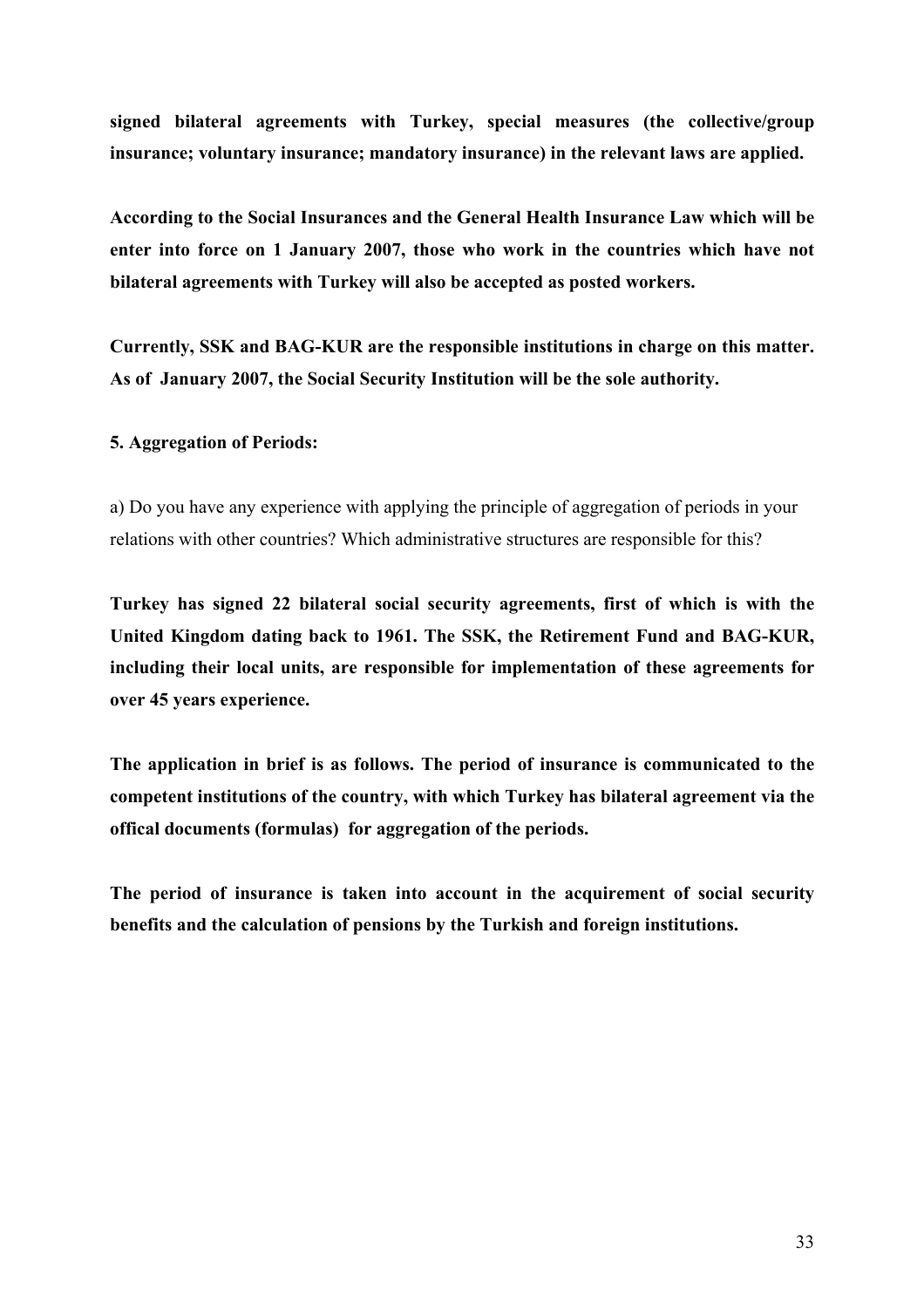b) What are the waiting periods for entitlement to benefits equivalent to those covered by the scope of the EC Regulation?

|                      | <b>SSK</b>                                           | <b>RETIREMENT</b>                                     | <b>BAG-KUR</b>                             | <b>NEW REGIME</b>                                                                                                                                                                                                                                                                                                                                                                    |
|----------------------|------------------------------------------------------|-------------------------------------------------------|--------------------------------------------|--------------------------------------------------------------------------------------------------------------------------------------------------------------------------------------------------------------------------------------------------------------------------------------------------------------------------------------------------------------------------------------|
|                      |                                                      | <b>FUND</b>                                           |                                            | (Law No. 5510)                                                                                                                                                                                                                                                                                                                                                                       |
| <b>Sickness</b>      | 90 days, 120 days for                                | No waiting period                                     | 240 days for the first                     | 30 days of general health                                                                                                                                                                                                                                                                                                                                                            |
|                      | spouse and children                                  |                                                       | time insured, 120 days                     | insurance contribution<br>in the year preceding the                                                                                                                                                                                                                                                                                                                                  |
|                      |                                                      |                                                       | for reinsured                              | request                                                                                                                                                                                                                                                                                                                                                                              |
| <b>Maternity</b>     | 90 days                                              | No waiting period                                     | $n.a. * * *$                               | <b>Sickness</b><br>No waiting period<br><b>Temporary Incapacity</b><br>Payment<br>At least 90 days<br>contribution during the<br>year preceding the birth                                                                                                                                                                                                                            |
| <b>Work Accident</b> | No waiting period                                    | No waiting period                                     | $n.a. * * *$                               | No waiting period                                                                                                                                                                                                                                                                                                                                                                    |
| Occupational         | No s waiting period                                  | No waiting period                                     | $n.a.$ ***                                 | No waiting period                                                                                                                                                                                                                                                                                                                                                                    |
| <b>Disease</b>       |                                                      |                                                       |                                            |                                                                                                                                                                                                                                                                                                                                                                                      |
| Invalidity           | 5 years                                              | 10 years                                              | 5 years                                    | -At least 10 years<br>insured status, payment<br>of average 180 days of<br>premiums for invalidity,<br>old age and death<br>insurances for each year<br>of insurance<br>Or<br>-For those insured who<br>need the care of someone<br>else; at least 5 years<br>insured status and<br>payment of a total of 900<br>days of invalidity, old<br>age and death insurances<br>contribution |
| Old Age              | 20 F-25 M (year)<br>(7200-9000 days<br>contribution) | 20 F -25 M (year)<br>(7200-9000 days<br>contribution) | $25$ (year)<br>(9000 days<br>contribution) | For those who will first<br>join the regime*<br>-Workers With<br><b>Employment Contracts;</b><br>Female 58, male 60 age<br>and 7100 days<br>contribution**<br>- Self-Employed and<br><b>Civil Servant;</b><br>Female 58, male 60 age<br>and 9000 days<br>contribution                                                                                                                |
| Death                | 5 years                                              | 10 years                                              | 5 years                                    | At least 5 years insured<br>status and a total of 900<br>days of invalidity, old<br>age and death insurances<br>contribution                                                                                                                                                                                                                                                         |

**\* Beginning with the year 2036, the qualifying age for retirement will rise gradually depending on the life expactancy.** 

**\*\* The number of contribution days will rise gradually for the workers with employment contract to 9000 days.** 

**\*\*\* In case of invalidity and death due to work accident and occupational disease, the invalidity and death pensions are granted. In case of maternity, health care expenditures are financed via sickness insurance.**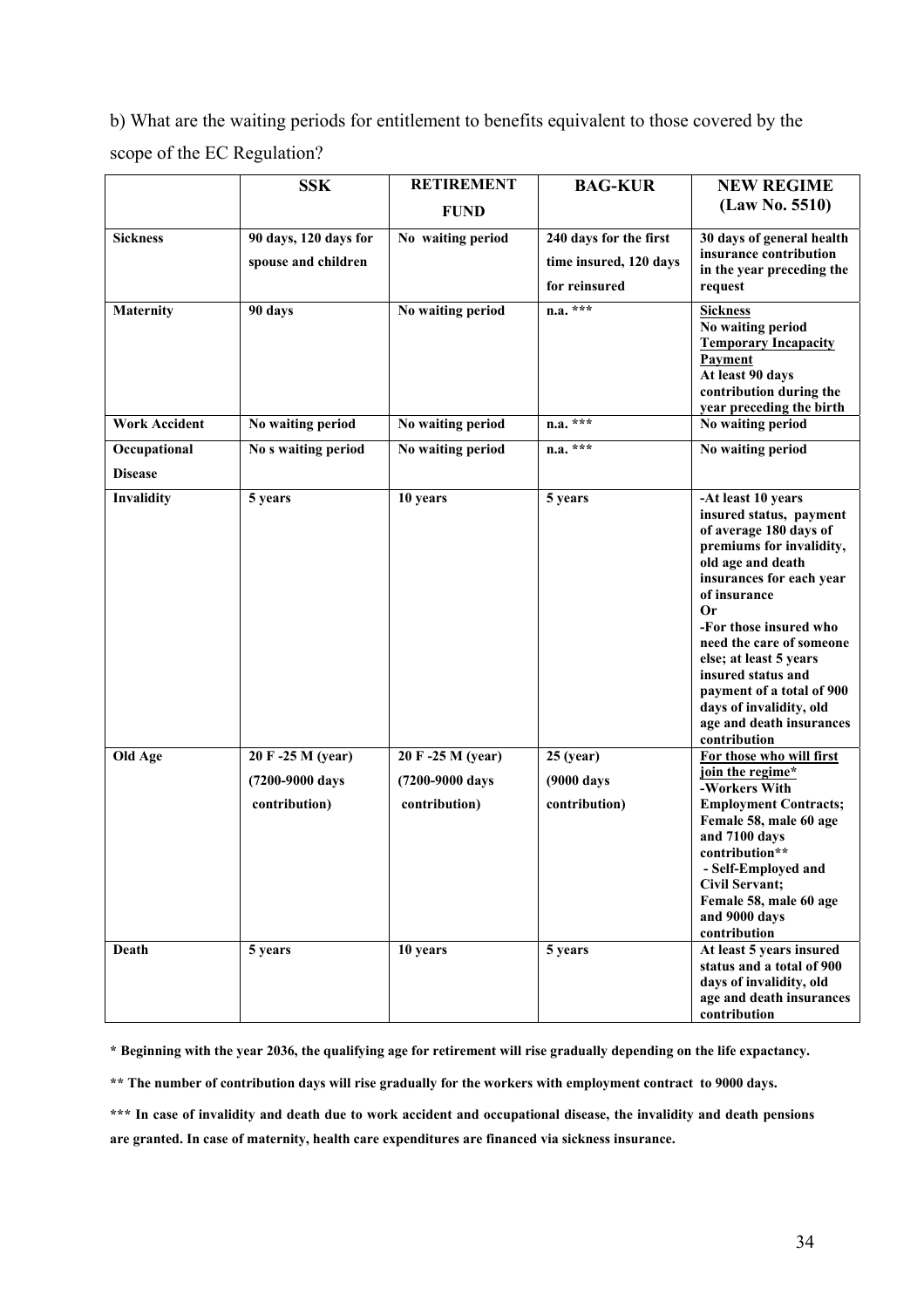#### **6. Export of Benefits**

a) Do you have any experience with applying the principle of export of benefits in your relations with other countries? Which administrative structures are responsible for this? Does your legislation include residence clauses?

**Turkey with vast experience of 45 years in bilateral social security agreements implement the provisions in regards to the export of benefits. The responsible institutions are the SSK, BAG-KUR and the Retirement Fund.** 

**The transfer of pensions is carried out in accordance with the Communiqué No. 32 of Central Bank of Turkey upon request of the concerned.** 

**The implementation of health benefits depend upon the provisions of bilateral agreements and are granted on behalf of Turkey to the concerned by the institutions of the countries, with which Turkey has signed a bilateral agreement.** 

**In case of a health expenditure for treatment made in one of the countries, with which Turkey has no bilateral agreement, the expenditures are reimbursed to the concerned according to the tariffs applicable in Turkey.** 

### **C. Coordination of different categories of benefits:**

7. Do you expect to encounter any difficulties in applying the provisions of the various chapters of the Regulation (sickness and maternity, invalidity, old age and death, unemployment, family benefits, etc.)?

**It is estimated that there will be some extra burdens related with administrative capacity and implementation regarding:** 

- **occupational diseases/work accidents and maternity insurance branches which will be introduced by 2007 for the self-employed,**
- **the introduction of family benefits insurance.**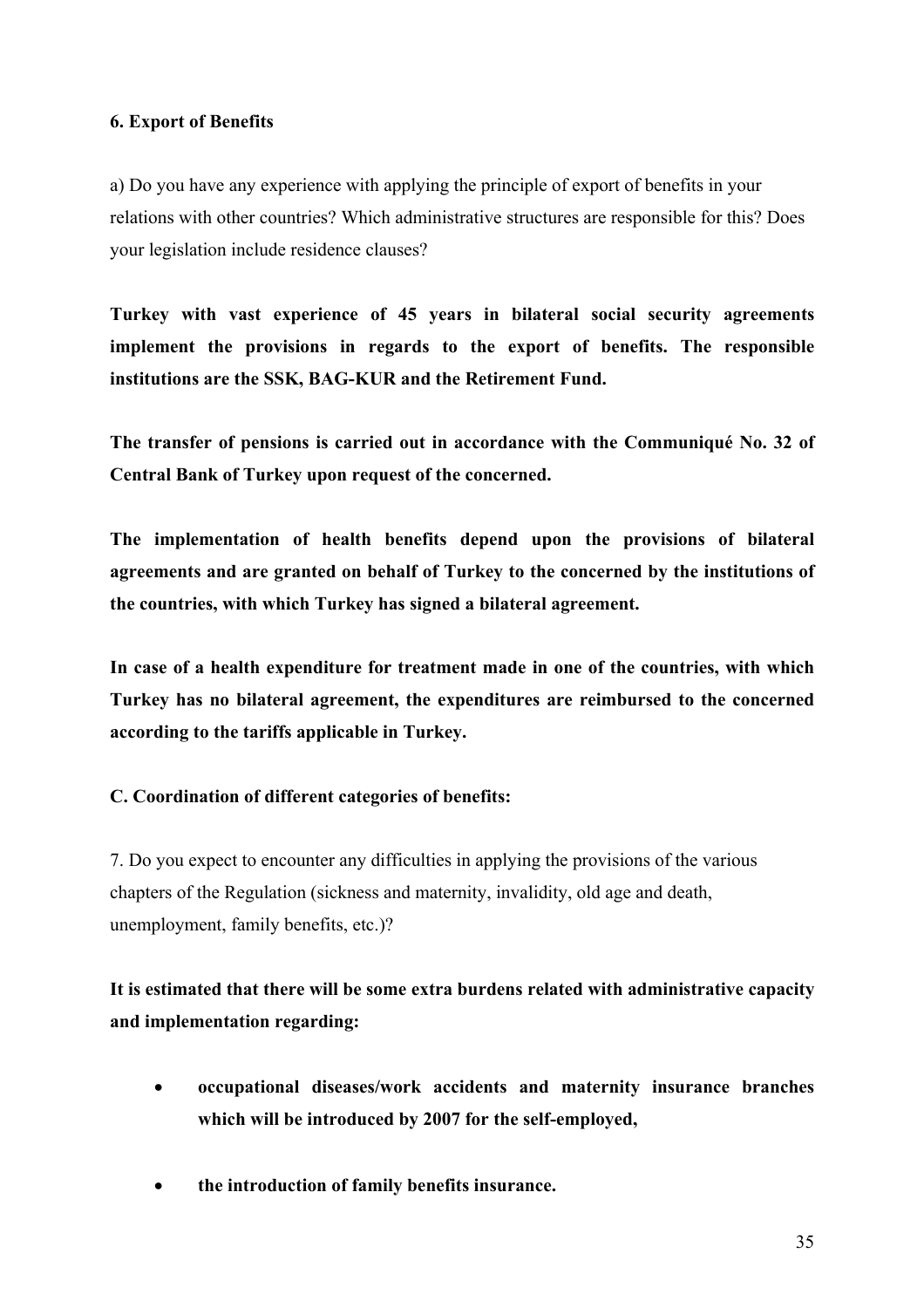# **D. Administrative Capacity**

8. Which administrative structures will be responsible for applying the coordination rules for the various chapters of the Regulation ( sickness and maternity, invalidity, old age and death, unemployment, family benefits, etc.) ?

**Currently SSK, Retirement Fund, BAG-KUR are responsible for the implementation of the branches listed in the Regulation 1408/71.** 

**The Social Security Institution (established by Law No. 5502, which came into force 20 May 2006) will be the sole authority to regulate the whole system after a transitional period of 3 years.**